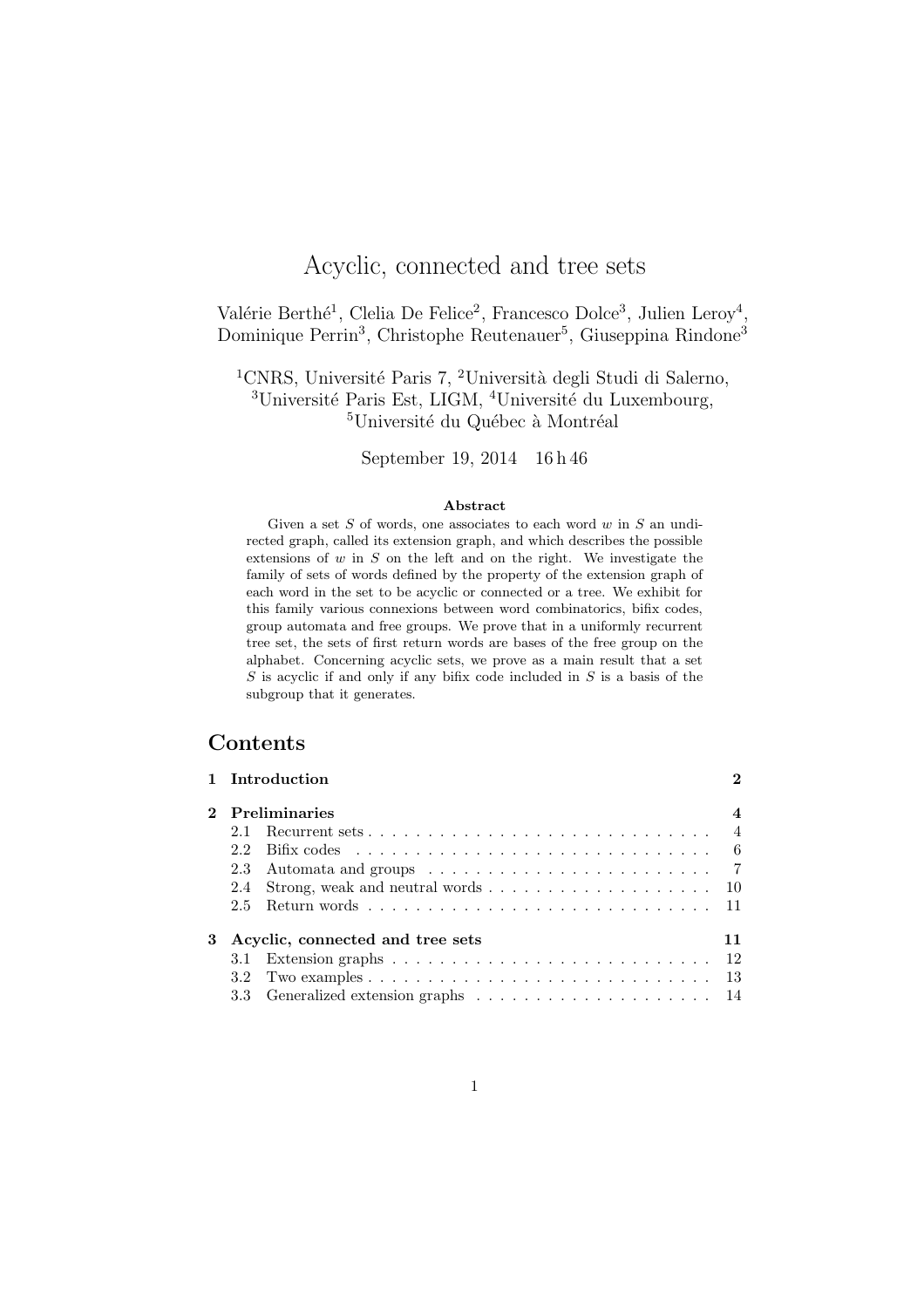| 4 Return words in tree sets   |                                                                                                                |  |  |
|-------------------------------|----------------------------------------------------------------------------------------------------------------|--|--|
|                               |                                                                                                                |  |  |
|                               |                                                                                                                |  |  |
| 5 Bifix codes in acyclic sets |                                                                                                                |  |  |
|                               | 5.1 Freeness and Saturation Theorems 22                                                                        |  |  |
|                               | 5.2 Incidence graph $\ldots \ldots \ldots \ldots \ldots \ldots \ldots \ldots \ldots \ldots 24$                 |  |  |
|                               | 5.3 Coset automaton $\ldots$ , $\ldots$ , $\ldots$ , $\ldots$ , $\ldots$ , $\ldots$ , $\ldots$ , $\ldots$ , 26 |  |  |
|                               |                                                                                                                |  |  |

# 1 Introduction

This paper studies properties of classes of sets which occur as the set of factors of infinite words of linear factor complexity. It is part of a series of papers devoted to this subject initiated in [3]. These classes of sets, called acyclic, connected or tree sets, are defined by a limitation to the possible two-sided extensions of a word of the set. We will see that Sturmian sets are tree sets (by Sturmian we mean the sets of factors of strict episturmian words, also called Arnoux-Rauzy words). Moreover, the sets obtained by coding a regular interval exchange set are also tree sets (see [5]). Any word  $w$  in a tree set is neutral in the sense that the number of pairs  $(a, b)$  of letters such that  $awb \in S$  is equal to the number of letters a such that  $aw \in S$  plus the number of letters b such that  $wb \in S$  minus 1. We express this property saying that it is a neutral set.

We study sets of first return words in a tree set  $S$ . Our main result on return words is that if  $S$  is a uniformly recurrent tree set containing  $A$ , the set of first return words to any word of S is a basis of the free group on A (Theorem 4.5) referred to as the Return Theorem). For this, we use Rauzy graphs, which are restrictions of a de Bruijn graph to the set of vertices formed by the words of given length in a set  $S$ . We first show that if  $S$  is a recurrent connected set containing the alphabet A, the group described by any Rauzy graph of S with respect to some vertex is the free group on  $A$  (Theorem 4.1). Next, we prove that in a uniformly recurrent connected set  $S$  containing  $A$ , the set of first return words to any word in  $S$  generates the free group on  $A$  (Theorem 4.7). The proof uses the fact that in a uniformly recurrent neutral set  $S$  containing the alphabet A, the number of first return words to any word of S is equal to Card $(A)$ , a result obtained in [1].

We also study bifix codes in acyclic sets. Our main result is that a set  $S$  is acyclic if and only if any bifix code contained in  $S$  is a basis of the subgroup that it generates (Theorem 5.1 referred to as the Freeness Theorem). This is related to the main result of [3], referred to as the Finite Index Basis Theorem, proving that, in a Sturmian set  $S$ , a finite bifix code is  $S$ -maximal of  $S$ -degree  $d$  if and only if it is a basis of a subgroup of index d. This result is generalized in [5] to uniformly recurrent tree sets. The proof uses the results of this paper and, in particular Theorem 4.5. In the case of an acyclic set, the subgroup generated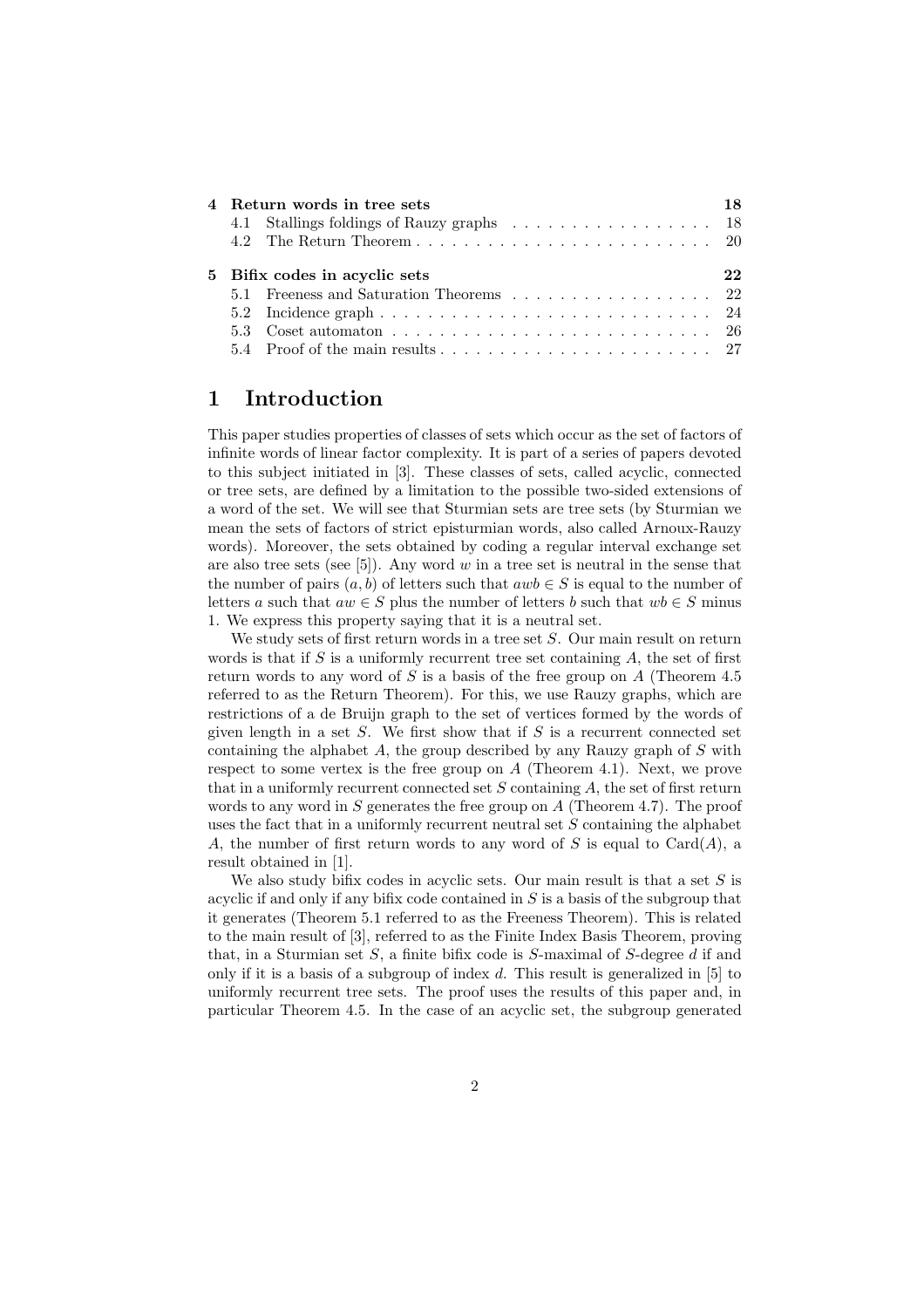by a bifix code need not be of finite index, even if the bifix code is S-maximal (and even if the set  $S$  is uniformly recurrent, see Example 5.4).

We also prove a more technical result. We say that a submonoid  $M$  of the free monoid is saturated in a set  $S$  if the subgroup  $H$  of the free group generated by M satisfies  $M \cap S = H \cap S$ . We prove that if S is acyclic, the submonoid generated by a bifix code contained in  $S$  is saturated in  $S$  (Theorem 5.2 referred to as the Saturation Theorem). This property plays an important role in the proof of the Finite Index Basis Theorem.

Our paper is organized as follows.

In Section 2 we present the definitions and basic properties used in the paper. We introduce strong, weak and neutral sets. We prove a result on the cardinality of sets of first return words (Theorem 2.14) which is a generalization of a result from [1].

In Section 3, we define the extension graph of a word with respect to a set S. This notion appears already in [21] with a purpose similar to ours. We define acyclic, connected and tree sets by the corresponding property of the extension graph of each word in the set to be acyclic, connected or a tree. We also introduce more general extension graphs where left (resp. right) extensions are relative to a finite suffix (resp. prefix) code. We prove that in acyclic sets, these more general extension graphs are also acyclic (Proposition 3.7).

In Section 4, we study sets of first return words in tree sets. We first show that if  $S$  is a recurrent connected set containing the alphabet  $A$ , the group described by any Rauzy graph of S, with respect to some vertex is the free group on A (Theorem 4.1). Next, we prove that in a uniformly recurrent connected set  $S$  containing  $A$ , the set of first return words to any word of  $S$  generates the free group on  $A$  (Theorem 4.7). We use Theorem 2.14 to prove that if  $S$ is additionally acyclic, then every set of first return words is a basis of the free group on A (Theorem 4.5).

In Section 5 we state and prove our main results (Theorem 5.1 and Theorem 5.2). The proof uses the notion of incidence graph of a bifix code (already introduced in [3]).



Some results used in this paper are proved in our first paper [3]. In turn, the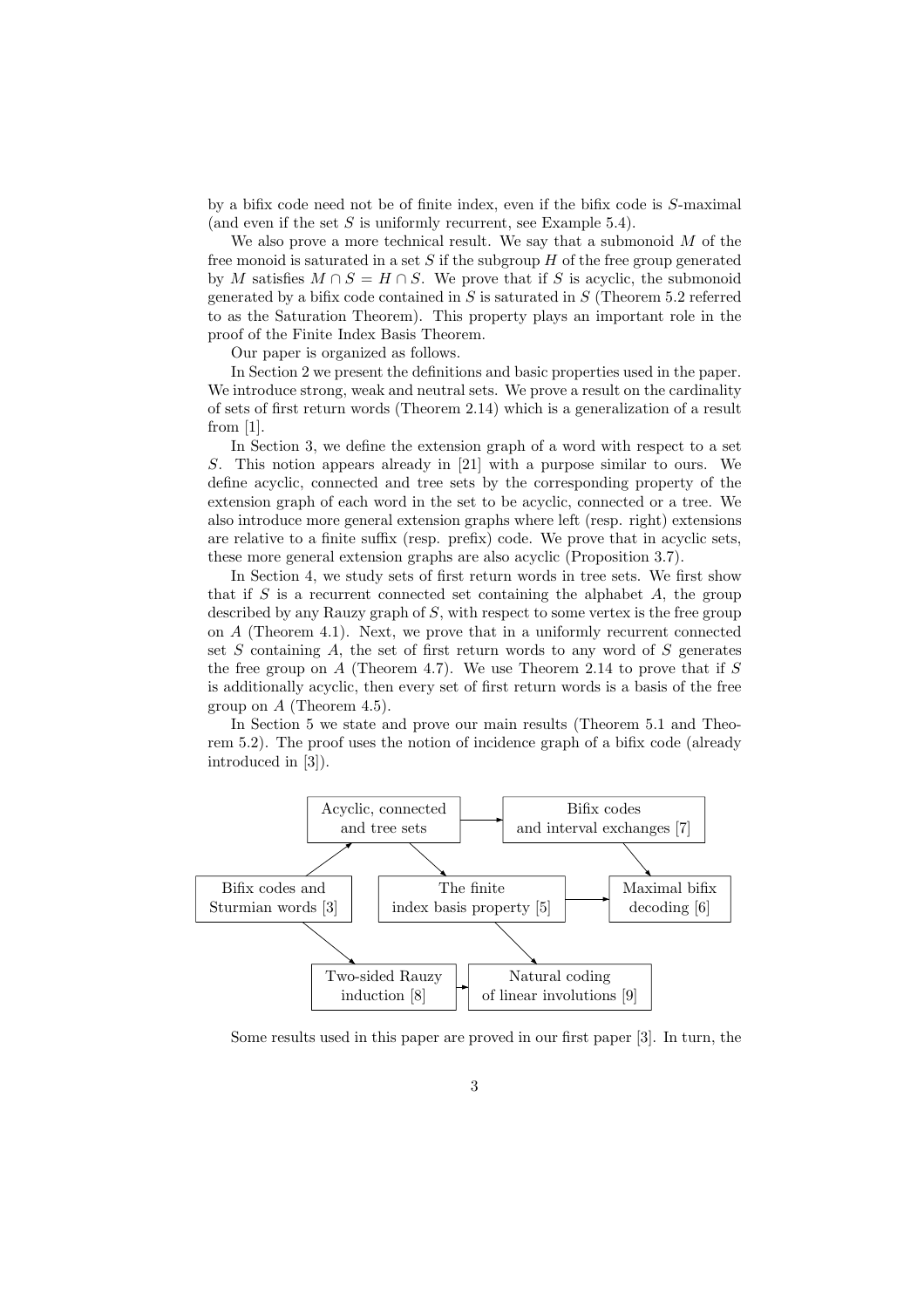results of this paper are used in other papers in preparation on similar objects. We include for clarity the logical dependency between these papers.

Ackowledgement This work was supported by grants from Region Ile-de-France, the ANR projects Dyna3S and Eqinocs, the FARB Project "Aspetti algebrici e computazionali nella teoria dei codici, degli automi e dei linguaggi formali" (University of Salerno, 2013) and the MIUR PRIN 2010-2011 grant "Automata and Formal Languages: Mathematical and Applicative Aspects".

The authors thank the referee for his suggestions which helped to improve the presentation of our paper.

### 2 Preliminaries

In this section, we first recall some definitions concerning words, codes and automata (see [4] for a more complete presentation). We give the definition of recurrent and uniformly recurrent sets of words. We also give the definitions and basic properties of bifix codes (see [3] for a more detailed presentation). We define basic notions concerning automata. We present the class of reversible automata and its connection with the Stallings automaton of a subgroup of a free group. We finally introduce strong, weak and neutral sets and state some results concerning the factor complexity of these sets. We also introduce return words and we recall a result from [1] on the cardinality of sets of first return words (Theorem 2.14) we is used later.

#### 2.1 Recurrent sets

Let A be a finite nonempty alphabet. All words considered below, unless stated explicitly, are supposed to be on the alphabet  $A$ . We denote by  $A^*$  the set of all words on A. We denote by 1 or by  $\varepsilon$  the empty word. We denote by  $|x|$ the length of a word  $x$ . A set of words is said to be *factorial* if it contains the factors of its elements.

For a set  $X$  of words and a word  $u$ , we denote

$$
u^{-1}X = \{ v \in A^* \mid uv \in X \}.
$$

the right *residual* of  $X$  with respect to  $u$ .

Let S be a set of words on the alphabet A. For  $w \in S$ , we denote

$$
L(w) = \{ a \in A \mid aw \in S \}, \quad R(w) = \{ a \in A \mid wa \in S \}
$$

$$
E(w) = \{(a, b) \in A \times A \mid awb \in S\}
$$

and further  $\ell(w) = \text{Card}(L(w)), r(w) = \text{Card}(R(w)), e(w) = \text{Card}(E(w)).$ 

A word w is right-extendable if  $r(w) > 0$ , left-extendable if  $\ell(w) > 0$  and biextendable if  $e(w) > 0$ . A factorial set S is called *right-extendable* (resp. *left-extendable*, resp. *biextendable*) if every word in  $S$  is right-extendable (resp. left-extendable, resp. biextendable).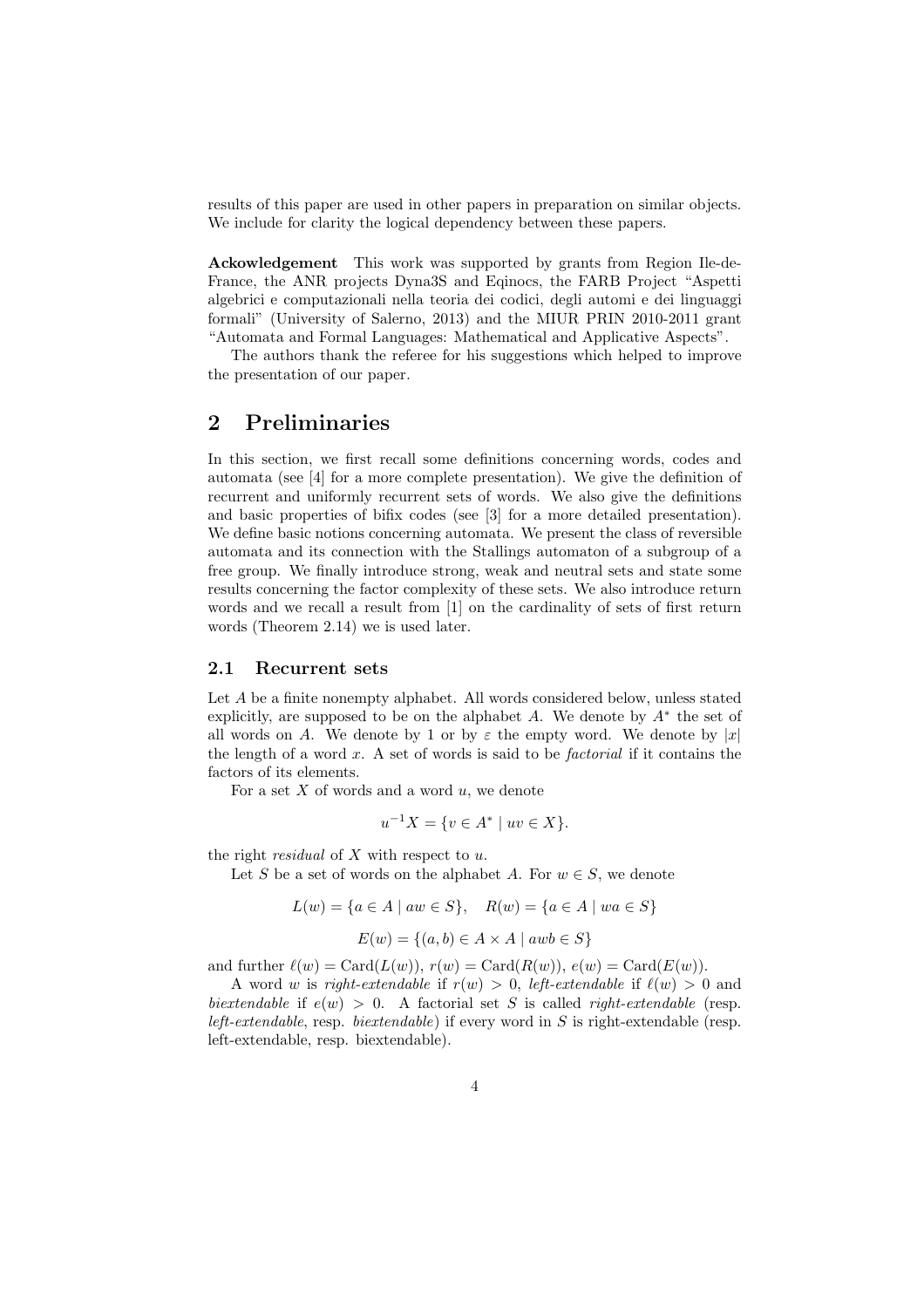A word w is called *right-special* if  $r(w) \geq 2$ . It is called *left-special* if  $\ell(w) \geq 2$ 2. It is called bispecial if it is both right and left-special.

A set of words  $S \neq \{1\}$  is recurrent if it is factorial and if for every  $u, w \in S$ there is a  $v \in S$  such that  $uvw \in S$ . A recurrent set is biextendable.

A set of words  $S$  is said to be *uniformly recurrent* if it is right-extendable and if, for any word  $u \in S$ , there exists an integer  $n \geq 1$  such that u is a factor of every word of S of length n. A uniformly recurrent set is recurrent.

A morphism  $f: A^* \to B^*$  is a monoid morphism from  $A^*$  into  $B^*$ . If  $a \in A$ is such that the word  $f(a)$  begins with a and if  $|f^n(a)|$  tends to infinity with n, there is a unique infinite word denoted  $f^{\omega}(a)$  which has all words  $f^{n}(a)$  as prefixes. It is called a fixpoint of the morphism f.

A morphism  $f: A^* \to A^*$  is called *primitive* if there is an integer k such that for all  $a, b \in A$ , the letter b appears in  $f^k(a)$ . If f is a primitive morphism, the set of factors of any fixpoint of  $f$  is uniformly recurrent (see [14] Proposition 1.2.3 for example).

An infinite word is episturmian if the set of its factors is closed under reversal and contains for each  $n$  at most one word of length  $n$  which is right-special (see [3] for more references). It is a strict episturmian word if it has exactly one right-special word of each length and moreover each right-special factor  $u$ is such that  $r(u) = \text{Card}(A)$ .

A Sturmian set is a set of words which is the set of factors of a strict episturmian word. Any Sturmian set is uniformly recurrent (see [3]).

**Example 2.1** Let  $A = \{a, b\}$ . The *Fibonacci morphism* is the morphism  $f$ :  $A^* \to A^*$  defined by  $f(a) = ab$  and  $f(b) = a$ . The Fibonacci word

 $x = abaababaabaabaabaabaababa \dots$ 

is the fixpoint  $x = f^{\omega}(a)$  of the Fibonacci morphism. It is a Sturmian word (see [18]). The set  $F(x)$  of factors of x is the Fibonacci set.

**Example 2.2** Let  $A = \{a, b, c\}$ . The Tribonacci word

 $x = abacabaabacabacabacabaabacaba \cdots$ 

is the fixpoint  $x = f^{\omega}(a)$  of the morphism  $f : A^* \to A^*$  defined by  $f(a) = ab$ ,  $f(b) = ac$ ,  $f(c) = a$ . It is a strict episturmian word (see [15]). The set  $F(x)$  of factors of x is the Tribonacci set.

We fix our notation concerning free groups (see [19] for example).

We denote by  $F_A$  the free group on the alphabet A. It is identified with the set of all words on the alphabet  $A \cup A^{-1}$  which are *reduced*, in the sense that they do not have any factor  $aa^{-1}$  or  $a^{-1}a$  for  $a \in A$ . Note that the exponent −1 used in this context should not be confused with the one used to define the residual of a set of words. We extend the bijection  $a \mapsto a^{-1}$  to an involution on  $A \cup A^{-1}$  by defining  $(a^{-1})^{-1} = a$ .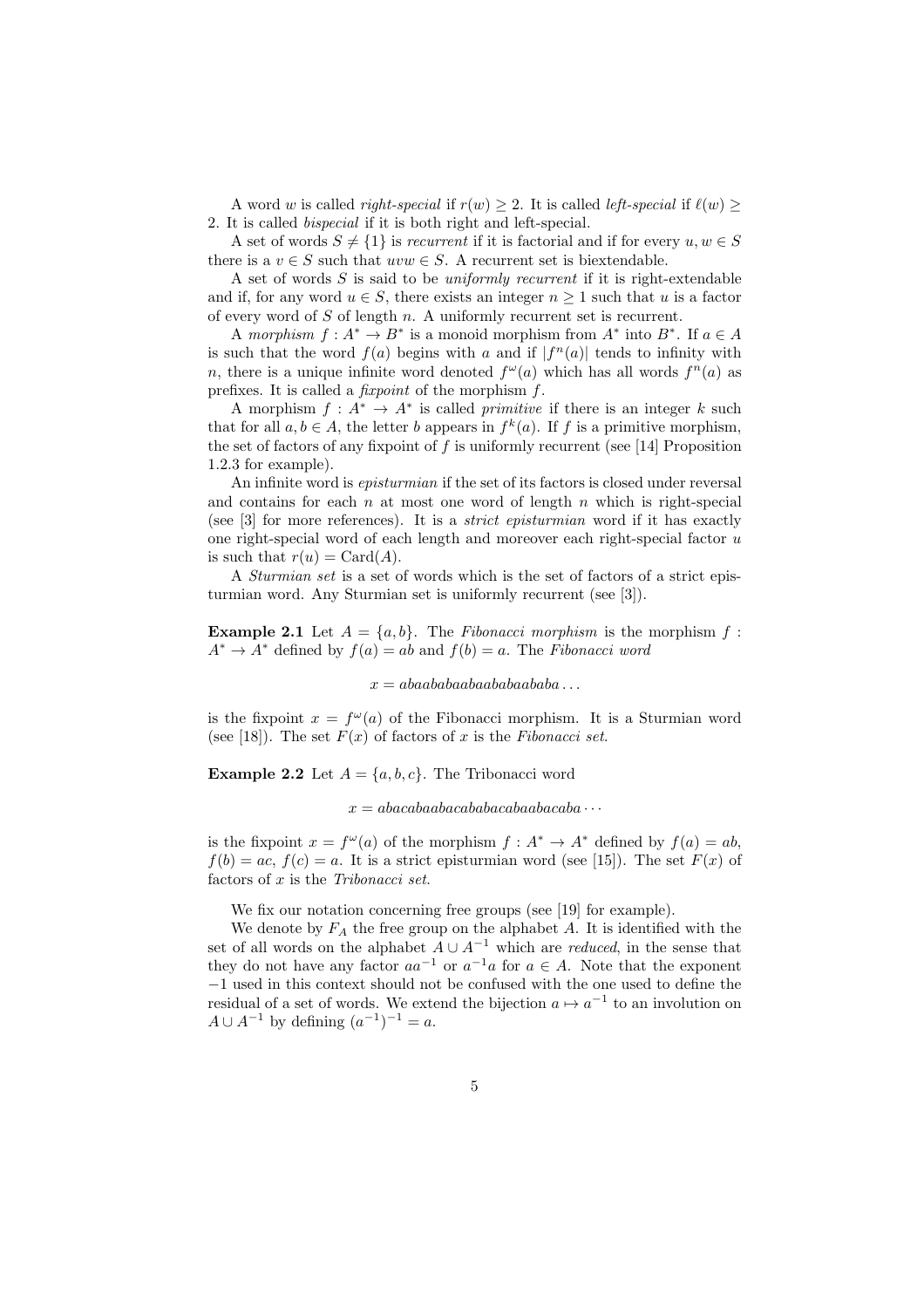For any word w on  $A \cup A^{-1}$  there is a unique reduced word equivalent to w modulo the relations  $aa^{-1} \equiv a^{-1}a \equiv 1$  for  $a \in A$ . If u is the reduced word equivalent to w, we say that w reduces to u and we denote  $w \equiv u$ . We also denote  $u = \rho(w)$ . The product of two elements  $u, v \in F_A$  is the reduced word w equivalent to uv, namely  $\rho(uv)$ .

For a set X of reduced words, we denote  $X^{-1} = \{x^{-1} | x \in X\}.$ 

#### 2.2 Bifix codes

A prefix code is a set of nonempty words which does not contain any proper prefix of its elements. A suffix code is defined symmetrically. A bifix code is a set which is both a prefix code and a suffix code.

We denote by  $X^*$  the submonoid generated by a set X of words. The submonoid M generated by a prefix code satisfies the following property: if  $u, uv \in M$ , then  $v \in M$ . Such a submonoid is said to be *right unitary*. The definition of a left unitary submonoid is symmetric and the submonoid generated by a suffix code is left unitary. Conversely, any right unitary (resp. left unitary) submonoid of  $A^*$  is generated by a unique prefix code (resp. suffix code) (see [4]).

A coding morphism for a prefix code  $X \subset A^+$  is a morphism  $f : B^* \to A^*$ which maps bijectively B onto X (note that in this paper we use  $\subset$  to denote the inclusion allowing equality).

Let S be a set of words. A prefix code  $X \subset S$  is S-maximal if it is not properly contained in any prefix code  $Y \subset S$ .

A set  $X \subset S$  is *right S-complete* if any word of S is a prefix of a word in  $X^*$ . For a factorial set  $S$ , a prefix code is  $S$ -maximal if and only if it is right S-complete (Proposition 3.3.2 in [3]).

Similarly a bifix code  $X \subset S$  is S-maximal if it is not properly contained in a bifix code  $Y \subset S$ . For a recurrent set S, a finite bifix code is S-maximal as a bifix code if and only if it is an S-maximal prefix code (see [3], Theorem 4.2.2). For a uniformly recurrent set S, any finite bifix code  $X \subset S$  is contained in a finite S-maximal bifix code (Theorem 4.4.3 in [3]).

A parse of a word w with respect to a bifix code X is a triple  $(v, x, u)$  such that  $w = v x u$  where v has no suffix in X, u has no prefix in X and  $x \in X^*$ . We denote by  $\delta_X(w)$  the number of parses of w. By definition, the S-degree of X, denoted  $d_S(X)$ , is the maximal number of parses of a word in S. It can be finite or infinite.

Let X be a bifix code. The number of parses of a word  $w$  is also equal to the number of suffixes of  $w$  which have no prefix in  $X$  and to the number of prefixes of w which have no suffix in  $X$  (see Proposition 6.1.6 in [4]).

The set of *internal factors* of a set of words X, denoted  $I(X)$  is the set of words w such that there exist nonempty words  $u, v$  with  $uwv \in X$ .

Let S be a recurrent set and let X be a finite bifix code. By Theorem  $4.2.8$ in [3],  $X$  is  $S$ -maximal if and only if its  $S$ -degree  $d$  is finite. Moreover, in this case, a word  $w \in S$  is such that  $\delta_X(w) < d$  if and only if it is an internal factor of  $X$ , that is

$$
I(X) = \{w \in S \mid \delta_X(w) < d\}
$$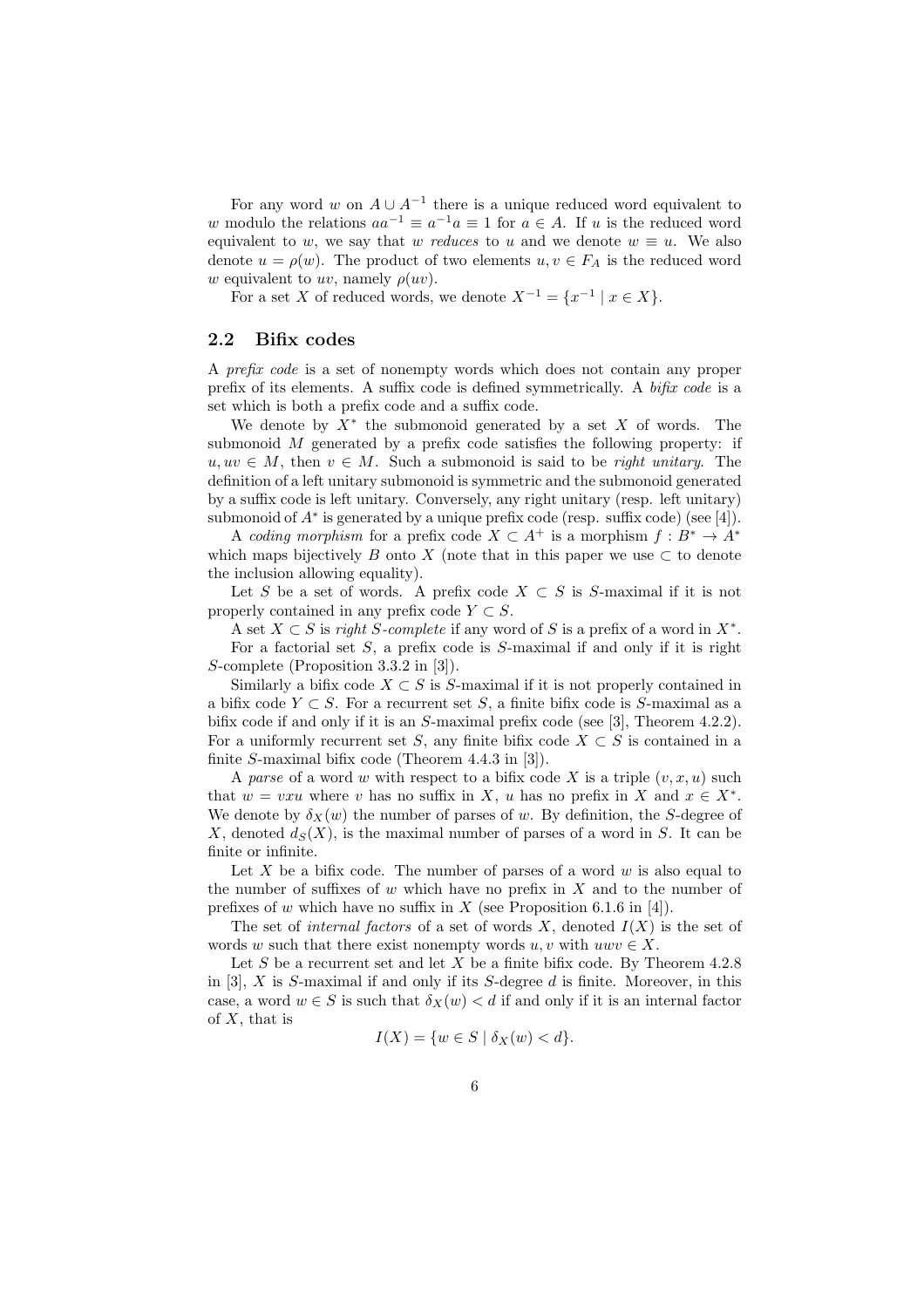In particular, any word of  $X$  of maximal length has  $d$  parses.

**Example 2.3** Let S be a recurrent set. For any integer  $n \geq 1$ , the set  $S \cap A^n$ is an S-maximal bifix code of S-degree n.

#### 2.3 Automata and groups

We denote  $\mathcal{A} = (Q, i, T)$  a deterministic automaton with a set Q of states,  $i \in Q$ as initial state and  $T \subset Q$  as set of terminal states. For  $p \in Q$  and  $w \in A^*$ , we denote  $p \cdot w = q$  if there is a path labeled w from p to the state q and  $p \cdot w = \emptyset$ otherwise. The automaton is finite when Q is finite.

The set *recognized* by the automaton is the set of words  $w \in A^*$  such that  $i \cdot w \in T$ .

All automata considered in this paper are deterministic and we simply call them 'automata' to mean 'deterministic automata'.

The automaton A is *trim* if for any  $q \in Q$ , there is a path from i to q and a path from q to some  $t \in T$ .

An automaton is called simple if it is trim and if it has a unique terminal state which coincides with the initial state. The set recognized by a simple automaton is a right unitary submonoid. Thus it is generated by a prefix code.

An automaton  $\mathcal{A} = (Q, i, T)$  is *complete* if for any state  $p \in Q$  and any letter  $a \in A$ , one has  $p \cdot a \neq \emptyset$ .

For a nonempty set  $L \subset A^*$ , we denote by  $\mathcal{A}(L)$  the minimal automaton of L. The states of  $\mathcal{A}(L)$  are the nonempty residuals  $u^{-1}L$  for  $u \in A^*$ . For  $u \in A^*$ and  $a \in A$ , one defines  $(u^{-1}L) \cdot a = (ua)^{-1}L$ . The initial state is the set L itself and the terminal states are the sets  $u^{-1}L$  for  $u \in L$ .

Let X be a prefix code and let P be the set of proper prefixes of X. The *literal automaton* of  $X^*$  is the simple automaton  $\mathcal{A} = (P, 1, 1)$  with transitions defined for  $p \in P$  and  $a \in A$  by

$$
p \cdot a = \begin{cases} pa & \text{if } pa \in P, \\ 1 & \text{if } pa \in X, \\ \emptyset & \text{otherwise.} \end{cases}
$$

One verifies that this automaton recognizes  $X^*$ . Thus for any prefix code  $X \subset$ A<sup>\*</sup>, there is a simple automaton  $\mathcal{A} = (Q, 1, 1)$  which recognizes  $X^*$ . Moreover, the minimal automaton of  $X^*$  is simple. Note that the literal automaton is not minimal in general (see Example 2.4).

**Example 2.4** Let  $X = \{aa, ab, bba, bbb\}$ . The literal and the minimal automata of  $X^*$  are represented in Figure 2.1 (the initial state is indicated by an incoming arrow and the terminal states by an outgoing one).

A simple automaton  $A = (Q, 1, 1)$  is said to be *reversible* if for any  $a \in A$ , the partial map  $\varphi_{\mathcal{A}}(a) : p \mapsto p \cdot a$  is injective. This condition allows to construct the reversal of the automaton as follows: whenever  $q \cdot a = p$  in A, then  $p \cdot a = q$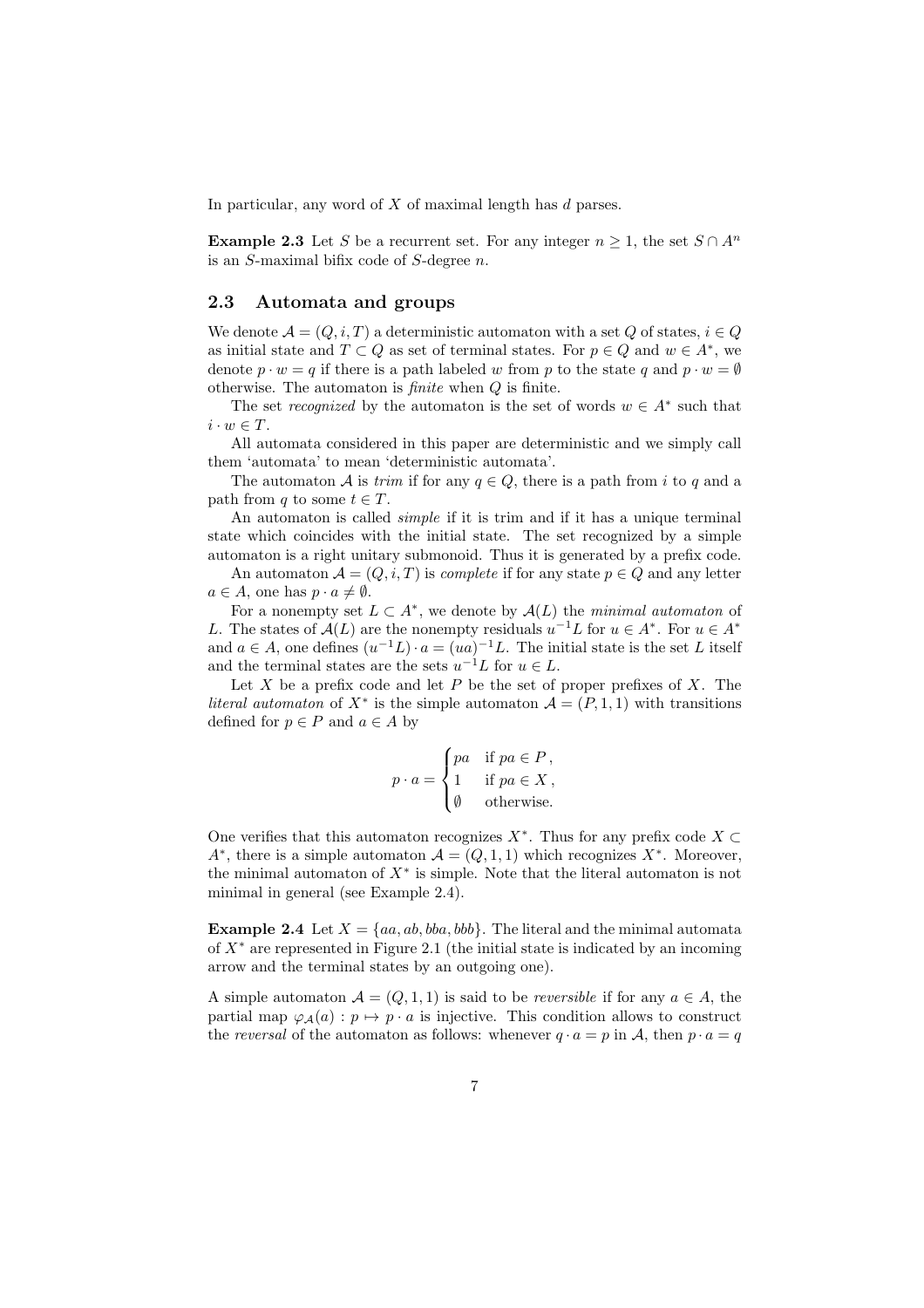

Figure 2.1: The literal and the minimal automata of  $X^*$ .

in the reversal automaton. The state 1 is the initial and the unique terminal state of this automaton. Any reversible automaton is minimal [22]. The set recognized by a reversible automaton is a submonoid generated by a bifix code.

A simple automaton  $A = (Q, 1, 1)$  is a group automaton if for any  $a \in A$ the map  $\varphi_A(a) : p \mapsto p \cdot a$  is a permutation of Q. Thus in particular, a group automaton is reversible. A finite reversible automaton which is complete is a group automaton.

The following result is from [22] (see also Exercise 6.1.2 in [4]). We denote by  $\langle X \rangle$  the subgroup of the free group  $F_A$  generated by X.

**Proposition 2.5** Let  $X \subset A^+$  be a bifix code. The following conditions are equivalent.

- (i)  $X^* = \langle X \rangle \cap A^*;$
- (ii) the minimal automaton of  $X^*$  is reversible.

Let  $\mathcal{A} = (Q, i, T)$  be a deterministic automaton. A generalized path is a sequence  $(p_0, a_1, p_1, a_2, \ldots, p_{n-1}, a_n, p_n)$  with  $a_i \in A \cup A^{-1}$  and  $p_i \in Q$ , such that for  $1 \leq i \leq n$ , one has  $p_{i-1} \cdot a_i = p_i$  if  $a_i \in A$  and  $p_i \cdot a_i^{-1} = p_{i-1}$  if  $a_i \in A^{-1}$ . The *label* of the generalized path is the reduced word equivalent to  $a_1a_2\cdots a_n$ . It is an element of the free group  $F_A$ . The set *described* by the automaton is the set of labels of generalized paths from  $i$  to a state in  $T$ . Since a path is a particular case of a generalized path, the set recognized by an automaton  $A$  is a subset of the set described by A.

The set described by a simple automaton is a subgroup of  $F_A$ . It is called the subgroup described by A.

**Example 2.6** Let  $\mathcal{A} = (Q, 1, 1)$  be the automaton represented in Figure 2.2. The submonoid recognized by A is  $\{a, ba\}^*$ . Since  $\{a, ba\}$  is a basis of the free



Figure 2.2: A simple automaton describing the free group on  $\{a, b\}$ .

group on A, the subgroup described by  $A$  is the free group on  $A$ .

The following result is Proposition 6.1.3 in [3].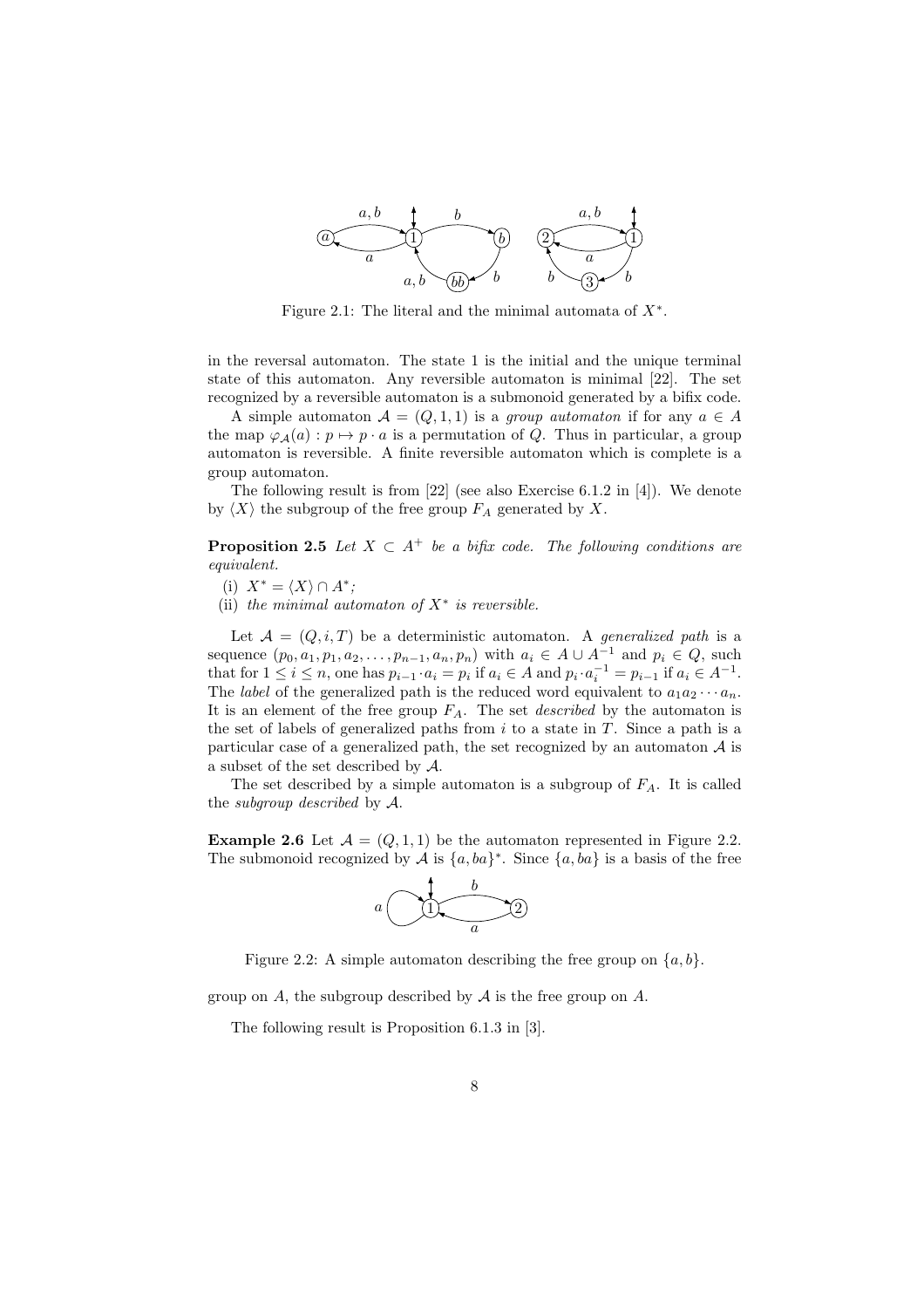**Proposition 2.7** Let  $A$  be a simple automaton and let  $X$  be the prefix code generating the submonoid recognized by  $A$ . The subgroup described by  $A$  is generated by X. If moreover A is reversible, then  $X^* = \langle X \rangle \cap A^*$ .

For any subgroup H of  $F_A$ , the submonoid  $H \cap A^*$  is right and left unitary and thus it is generated by a bifix code (see  $[4]$ , Example 2.2.6). A subgroup H of the free group on A is *positively generated* if there is a subset of  $A^*$  which generates H. In this case, the set  $H \cap A^*$  generates the subgroup H. Let X be the bifix code which generates the submonoid  $H \cap A^*$ . Then X generates the subgroup  $H$ . This shows that, for a positively generated subgroup  $H$ , there is a bifix code which generates H.

It is well-known that a subgroup of finite index of the free group is positively generated (see e.g. Proposition 6.1.6 in [3]).

The following result is contained in Proposition 6.1.4 and 6.1.5 in [3].

Proposition 2.8 For any positively generated subgroup H of the free group on A, there is a unique reversible automaton  $\mathcal A$  such that  $H$  is the subgroup described by A. The subgroup is of finite index if and only if this automaton is a finite group automaton.

For an illustration, see Example 5.4 below.

The reversible automaton A such that H is the subgroup described by  $A$  is called the *Stallings automaton* of the subgroup  $H$ . It can also be defined for a subgroup which is not positively generated (see [2] or [16]).

The Stallings automaton of the subgroup H generated by a bifix code  $X \subset$ A<sup>\*</sup> can be obtained as follows. Start with the minimal automaton  $\mathcal{A} = (Q, 1, 1)$ of  $X^*$ . Then, if there are distinct states  $p, q \in Q$  and  $a \in A$  such that  $p \cdot a = q \cdot a$ , merge  $p, q$  (such a merge is called a *Stallings folding*). Iterating this operation leads to a reversible automaton which is the Stallings automaton of  $H$  (see [16]).

A subgroup H of the free group has finite index if and only if its Stallings automaton is a finite group automaton (see Proposition 2.8). In this case, the index of H is the number of states of the Stallings automaton.

**Example 2.9** Let  $X = \{aa, ab, ba\}$ . The minimal automaton of  $X^*$  is represented in Figure 2.3 on the left. It is not reversible because  $2 \cdot a = 3 \cdot a$ . Merging the states 2 and 3, we obtain the reversible automaton of Figure 2.3 on the right. It is actually a group automaton, which is the Stallings automaton of the subgroup  $H = \langle X \rangle$ . Since the automaton describes the group  $\mathbb{Z}/2\mathbb{Z}$ , we

2 1 3 a a, b b a 1 2 a, b a, b

Figure 2.3: A Stallings folding.

conclude that the subgroup generated by  $X$  is of index 2 in the free group on A. It is actually formed of the reduced words of even length.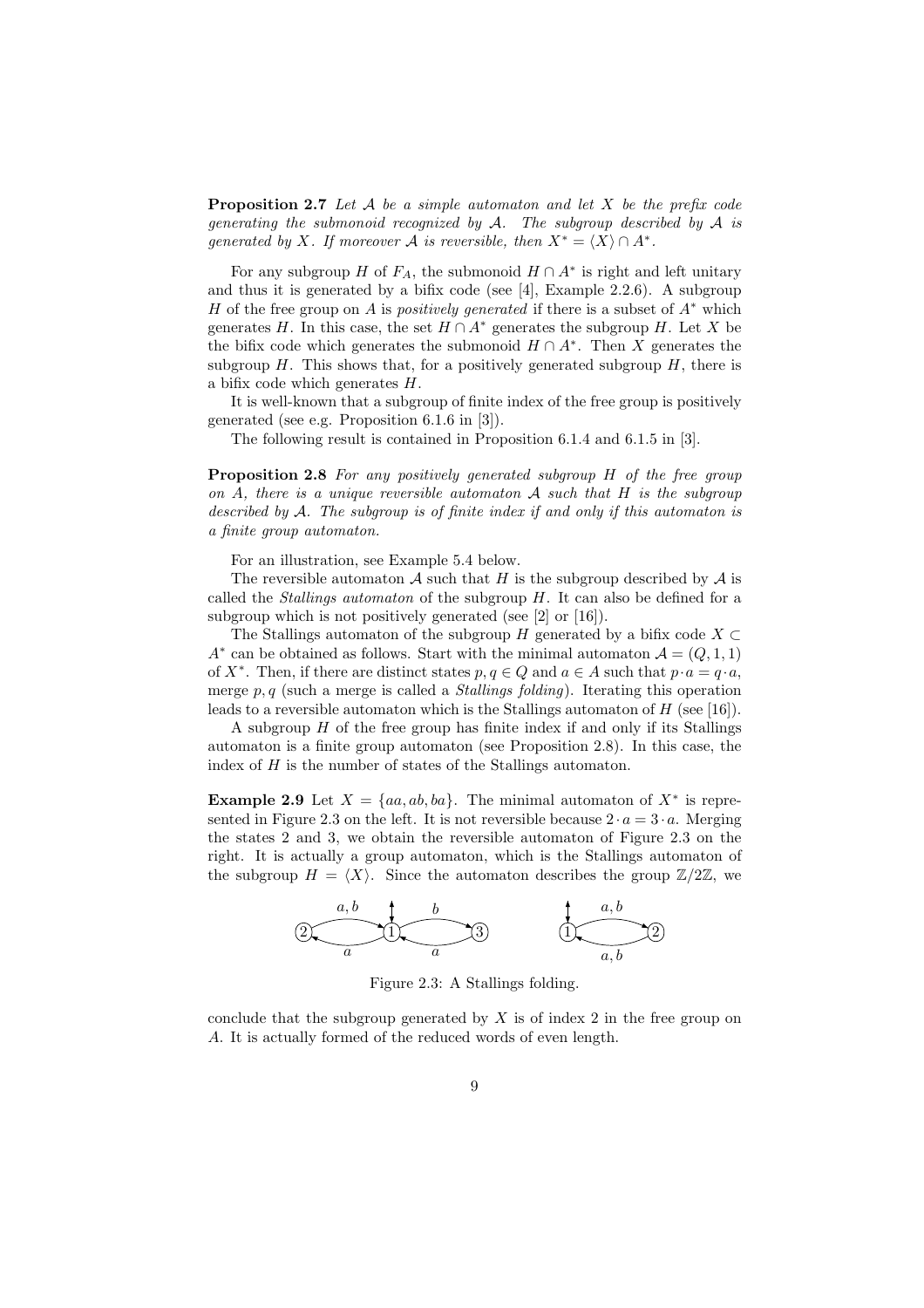#### 2.4 Strong, weak and neutral words

Let S be a factorial set. For a word  $w \in S$ , let

$$
m(w) = e(w) - \ell(w) - r(w) + 1.
$$

We say that, with respect to S, w is strong if  $m(w) > 0$ , weak if  $m(w) < 0$  and neutral if  $m(w) = 0$ .

A biextendable word w is called *ordinary* if  $E(w) \subset a \times A \cup A \times b$  for some  $(a, b) \in E(w)$  (see [10], Chapter 4). If S is biextendable any ordinary word is neutral. Indeed, one has  $E(w) = (a \times (R(w) \setminus b)) \cup ((L(w) \setminus a) \times b) \cup (a, b)$  and thus  $e(w) = \ell(w) + r(w) - 1$ .

Example 2.10 In a Sturmian set, any word is ordinary. Indeed, for any bispecial word  $w$ , there is a unique letter  $a$  such that  $aw$  is right-special and a unique letter b such that wb is left-special. Then  $awb \in S$  and  $E(w) = a \times A \cup A \times b$ .

We say that a set  $S$  is *strong* (resp. *weak*, resp. *neutral*) if it is factorial and every word  $w \in S$  is strong or neutral (resp. weak or neutral, resp. neutral).

The sequence  $(p_n)_{n\geq 0}$  with  $p_n = Card(S \cap A^n)$  is called the *factor complexity* (or complexity) of S. Set  $k = \text{Card}(S \cap A) - 1$ .

Proposition 2.11 The factor complexity of a strong (resp. weak, resp. neutral) set S is at least (resp. at most, resp. exactly) equal to  $kn + 1$ .

Given a factorial set S with complexity  $p_n$ , we denote  $s_n = p_{n+1} - p_n$  the first difference of the sequence  $p_n$  and  $b_n = s_{n+1} - s_n$  its second difference. The following is from [12] (it is also part of Theorem 4.5.4 in [10, Chapter 4]).

**Lemma 2.12** We have, for all  $n \geq 0$ ,

$$
b_n = \sum_{w \in A^n \cap S} m(w) \quad \text{and} \quad s_n = \sum_{w \in A^n \cap S} (r(w) - 1).
$$

Proposition 2.11 follows easily from the fact that if  $S$  is strong (resp. weak, resp. neutral), then  $s_n \geq k$  (resp.  $s_n \leq k$ , resp.  $s_n = k$ ) for all  $n \geq 0$ .

We now give an example of a set of complexity  $2n + 1$  on an alphabet with three letters which is not neutral.

**Example 2.13** Let  $A = \{a, b, c\}$ . The Chacon word on three letters is the fixpoint  $x = f^{\omega}(a)$  of the morphism f from  $A^*$  into itself defined by  $f(a) = aabc$ ,  $f(b) = bc$  and  $f(c) = abc$ . Thus  $x = aabcaabcbcab \cdots$ . The Chacon set is the set S of factors of x. It is of complexity  $2n + 1$  (see [14] Section 5.5.2).

It contains strong, neutral and weak words. Indeed,  $S \cap A^2 = \{aa, ab, bc, ca, cb\}$ and thus  $m(\varepsilon) = 0$  showing that the empty word is neutral. Next  $E(abc) =$  $\{(a, a), (c, a), (a, b), (c, b)\}\)$  shows that  $m(abc) = 1$  and thus abc is strong. Finally,  $E(bca) = \{(a, a), (c, b)\}\$ and thus  $m(bca) = -1$  showing that bca is weak.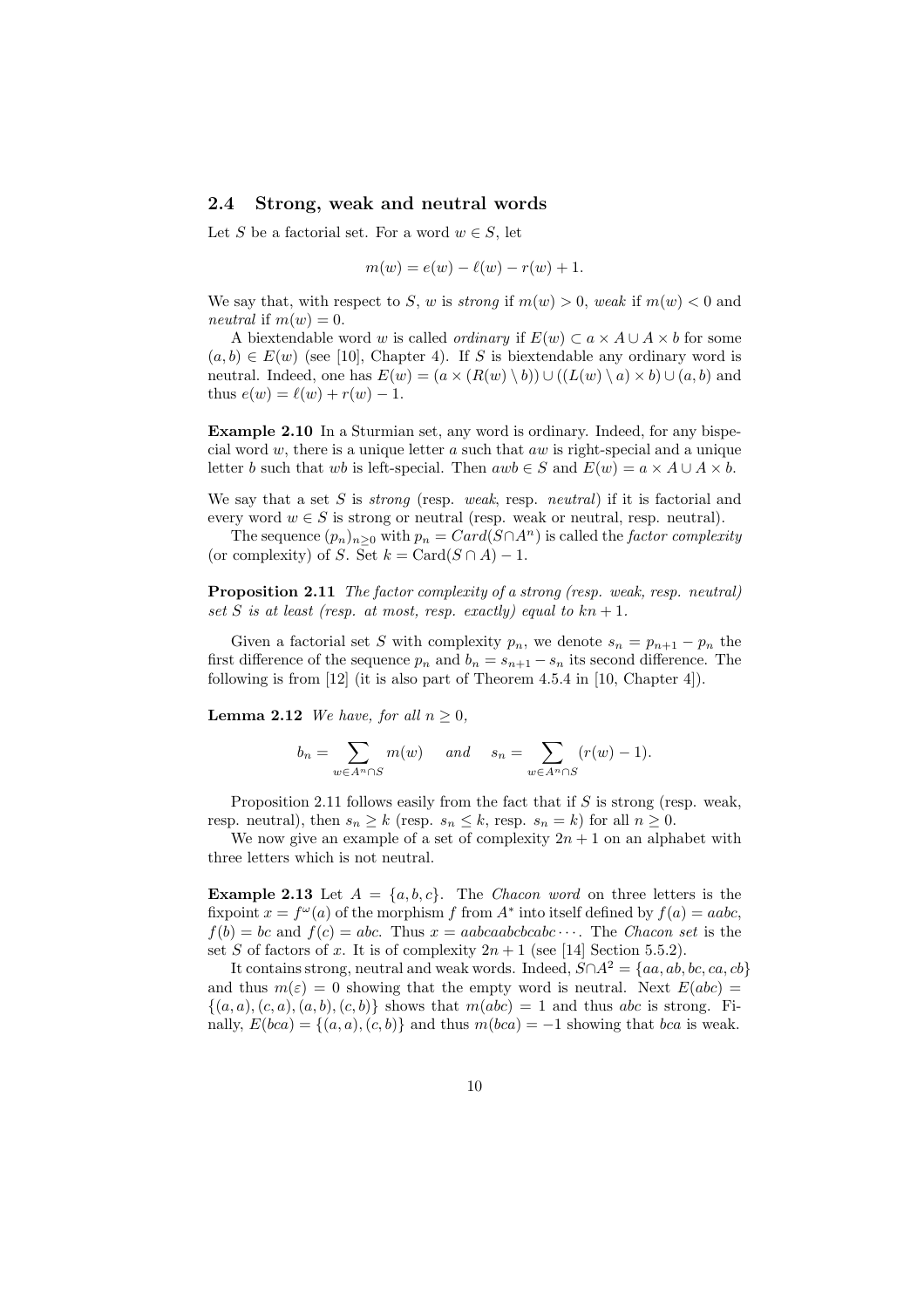#### 2.5 Return words

Let S be a set of words. For  $w \in S$ , let

$$
\Gamma_S(w) = \{ x \in S \mid wx \in S \cap A^+w \} \quad \text{and} \quad \Gamma'_S(w) = \{ x \in S \mid xw \in S \cap wA^+ \}
$$

be respectively the set of right return words and of left return words to w. If S is recurrent, the sets  $\Gamma_S(w)$  and  $\Gamma'_S(w)$  are nonempty. Let

$$
\mathcal{R}_S(w) = \Gamma_S(w) \setminus \Gamma_S(w) A^+
$$
 and  $\mathcal{R}'_S(w) = \Gamma'_S(w) \setminus A^+ \Gamma'_S(w)$ 

be respectively the set of first right return words and the set of first left return *words* to *w*. Note that  $w\mathcal{R}_S(w) = \mathcal{R}'_S(w)w$ .

Note that a recurrent set  $S$  is uniformly recurrent if and only if the set  $\mathcal{R}_S(w)$  is finite for any  $w \in S$ . Indeed, if N is the maximal length of the words in  $\mathcal{R}_S(w)$  for a word w of length n, then two successive occurrences of w in a word of S are separated by a word of length at most  $N - n$ . Thus any word in S of length  $N + n$  contains an occurrence of w. The converse is obvious.

The following result has been proved in [1], generalizing a property proved for Sturmian words in [15] and for interval exchange in [23].

Theorem 2.14 Let S be a uniformly recurrent neutral set containing the alphabet A. Then for every  $w \in S$ , the set  $\mathcal{R}_S(w)$  has Card(A) elements.

The following can actually be proved more generally for a uniformly recurrent set S. If S is strong (resp. weak, resp. neutral), then for every  $w \in S$ , the set  $\mathcal{R}_S(w)$  has at least (resp. at most, resp. exactly) Card(A) elements.

The following example shows that in a set of complexity  $kn + 1$  the number of first right return words need not be equal to  $k + 1$ .

**Example 2.15** Let S be the Chacon set (see Example 2.13). We have  $\mathcal{R}_S(a)$  =  ${a, bca, bcbca}$  but  $\mathcal{R}_S(ab) = {caab, bcaab}.$ 

### 3 Acyclic, connected and tree sets

We introduce in this section the notion of extension graph of a word. We define acyclic (resp. connected, resp. tree) sets by the fact that all the extension graphs of its elements are acyclic (resp. connected, resp. trees). We give examples showing that a uniformly recurrent acyclic set may not be a tree set (Example 3.4) and that a uniformly recurrent neutral set may not be acyclic (Example 3.5). We introduce a generalization of the extension graphs called generalized extension graphs. We give conditions under which generalized extension graphs are acyclic (Proposition 3.7). This allows in particular to prove the closure under bifix decoding of the family of acyclic sets, provided the result is biextendable (Theorem 3.11).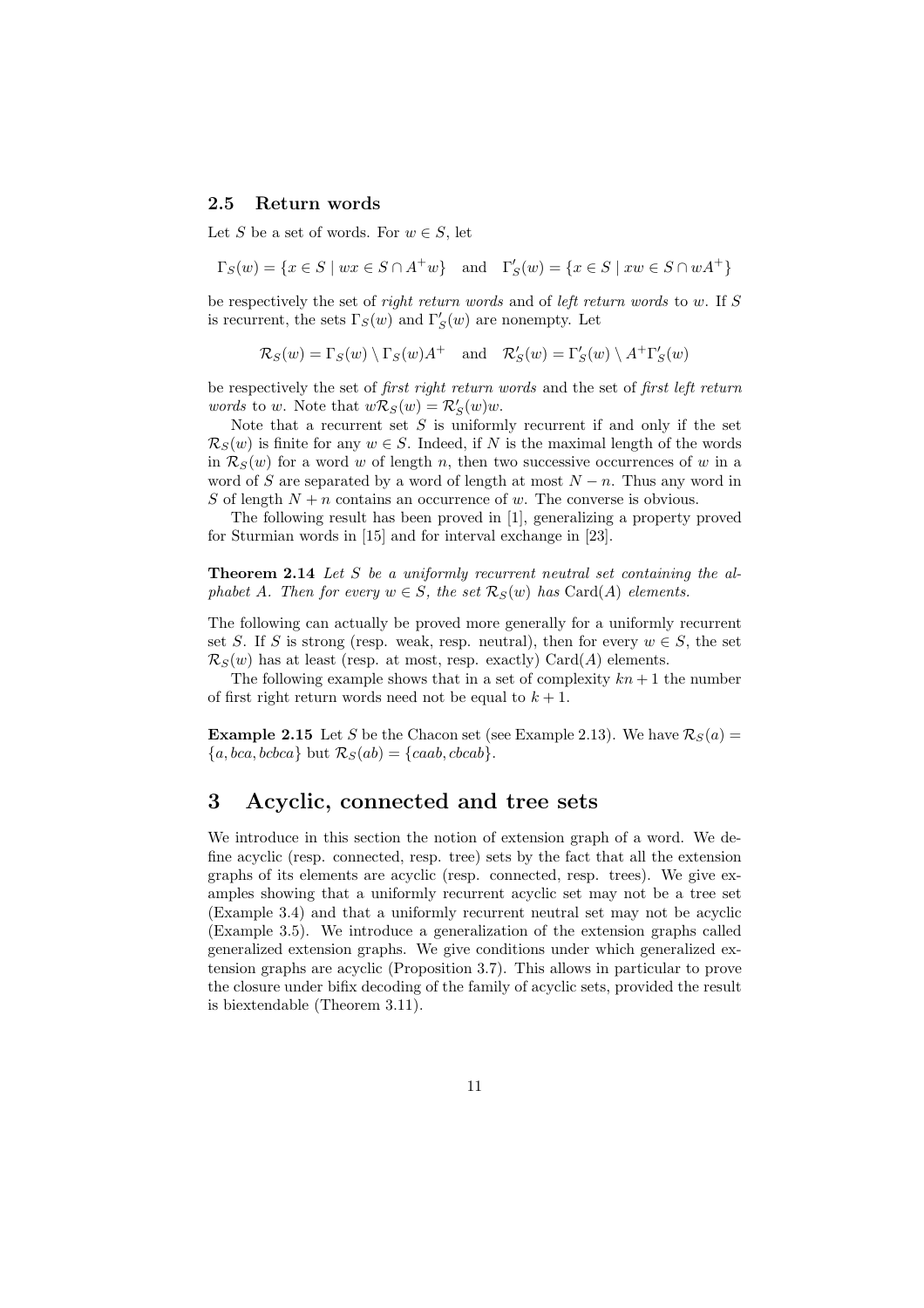#### 3.1 Extension graphs

Let S be a set of words. For a word  $w \in S$ , we consider an undirected graph  $E<sub>S</sub>(w)$  called its *extension graph* in S and defined as follows. The set of vertices is the disjoint union of  $L(w)$  and  $R(w)$  and its edges are the pairs  $(a, b) \in E(w)$ . We also denote  $E(w)$  instead of  $E<sub>S</sub>(w)$ .

**Example 3.1** Let S be the Tribonacci set (see Example 2.2). The graphs  $E(\varepsilon)$ and  $E(ab)$  are represented in Figure 3.1.



Figure 3.1: The extension graphs  $E(\varepsilon)$  and  $E(ab)$  in the Tribonacci set.

We say that S is an *acyclic* (resp. a connected, resp. a tree) set if it is biextendable and if for every word  $w \in S$ , the graph  $E(w)$  is acyclic (resp. connected, resp. a tree). Obviously, a tree set is acyclic and connected.

Note that a biextendable set  $S$  is acyclic (resp. connected) if and only if the graph  $E(w)$  is acyclic (resp. connected) for every bispecial word w. Indeed, if w is not bispecial, then  $E(w) \subset a \times A$  or  $E(w) \subset A \times a$ , thus it is always acyclic and connected.

If the extension graph  $E(w)$  of w is acyclic, then  $m(w) \leq 0$ . Thus w is weak or neutral. More precisely, one has in this case,  $m(w) = -c + 1$  where c is the number of connected components of the graph  $E(w)$ .

Similarly, if  $E(w)$  is connected, then w is strong or neutral. Thus, if S is an acyclic (resp. a connected, resp. a tree) set, then  $S$  is a weak (resp. strong, resp. neutral) set.

**Example 3.2** A Sturmian set S is a tree set. Indeed, any word  $w \in S$  is ordinary (Example 2.10), which implies that  $E(w)$  is a tree.

Since a tree set is neutral, we deduce from Proposition 2.11 the following statement, where  $k = \text{Card}(S \cap A) - 1$ .

#### **Proposition 3.3** The factor complexity of a tree set is  $kn + 1$ .

One may wonder whether the notion of a tree set is of a topological or of a measure-theoretic nature for the associated symbolic dynamical system. In particular, one may wonder if uniformly recurrent tree sets have the property of unique ergodicity, which means that they have a unique invariant probability measure (see [3] or [10] for the definition of these notions). An element of answer is provided by interval exchange sets.

Regular interval exchange sets form a special case of uniformly recurrent tree sets (see [5]). It is well-known since [17] that there exist regular interval exchange sets that are not uniquely ergodic. This shows that the tree property does not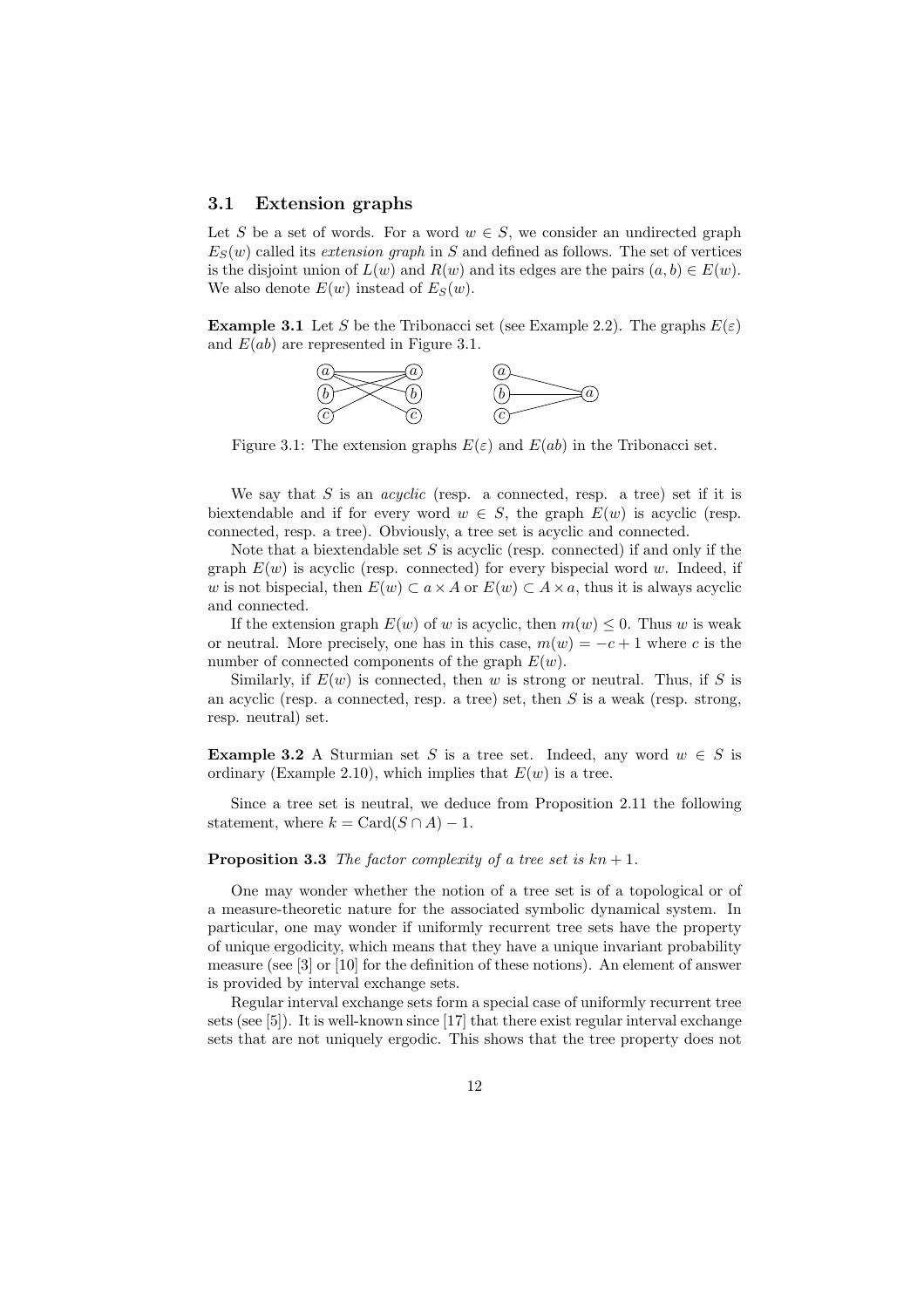imply unique ergodicity. However having complexity  $p_n = kn + 1$ , which is a priori of a topological nature, implies information on invariant measures. Indeed, according to [11], a minimal symbolic dynamical system for which lim inf  $p_n/n \leq$  $k$  is such that there exist at most  $k$  ergodic invariant measures. The bound can even be refined to  $k-2$  [20] by a careful inspection of the evolution of the Rauzy graphs. For  $k \leq 2$ , that is for an alphabet of size at most 3 in our case, one gets the following [11]: a minimal symbolic system such that  $\limsup p_n/n < 3$ is uniquely ergodic. We thus conclude that any uniformly recurrent word whose set of factors is a tree set on an alphabet of size at most 3 is uniquely ergodic.

#### 3.2 Two examples

We present two examples, due to Julien Cassaigne [13]. The first one is a uniformly recurrent acyclic set which is not a tree set.

**Example 3.4** Let  $A = \{a, b, c, d\}$  and let  $\sigma$  be the morphism from  $A^*$  into itself defined by

$$
\sigma(a) = ab, \ \sigma(b) = cda, \ \sigma(c) = cd, \ \sigma(d) = abc.
$$

Let S be the set of factors of the infinite word  $x = \sigma^{\omega}(a)$ . Since  $\sigma$  is primitive, S is uniformly recurrent. The graph  $E(\varepsilon)$  is represented in Figure 3.2. It is



acyclic with two connected components (and thus  $m(\varepsilon) = -1$ ). We will show that for any nonempty word  $w \in S$ , the graph  $E(w)$  is a tree. This will prove that S is acyclic. Actually, let  $\pi$  be the morphism from  $A^*$  onto  $\{a, b\}^*$  defined by  $\pi(a) = \pi(c) = a$  and  $\pi(c) = \pi(d) = b$ . The image of x by  $\pi$  is the Sturmian word y which is the fixpoint of the morphism  $\tau : a \mapsto ab$ ,  $b \mapsto aba$ . The word x can be obtained back from y by changing the letters  $a$  in even position into  $c$ and a b after a c into d. Thus every word of the set of factors  $G$  of  $y$  gives rise to 2 words in S.

In this way every bispecial word  $w$  of  $G$  gives two bispecial words  $w', w''$ of S and their extension graphs in S are isomorphic to  $E_G(w)$ . For example, the word ababa is bispecial in G. It gives the bispecial words abcda and cdabc. Their extension graps are shown below.



Figure 3.3: The graphs  $E_G(ababa)$ ,  $E_S(abcda)$  and  $E_S(cdabc)$ .

This proves that S is acyclic.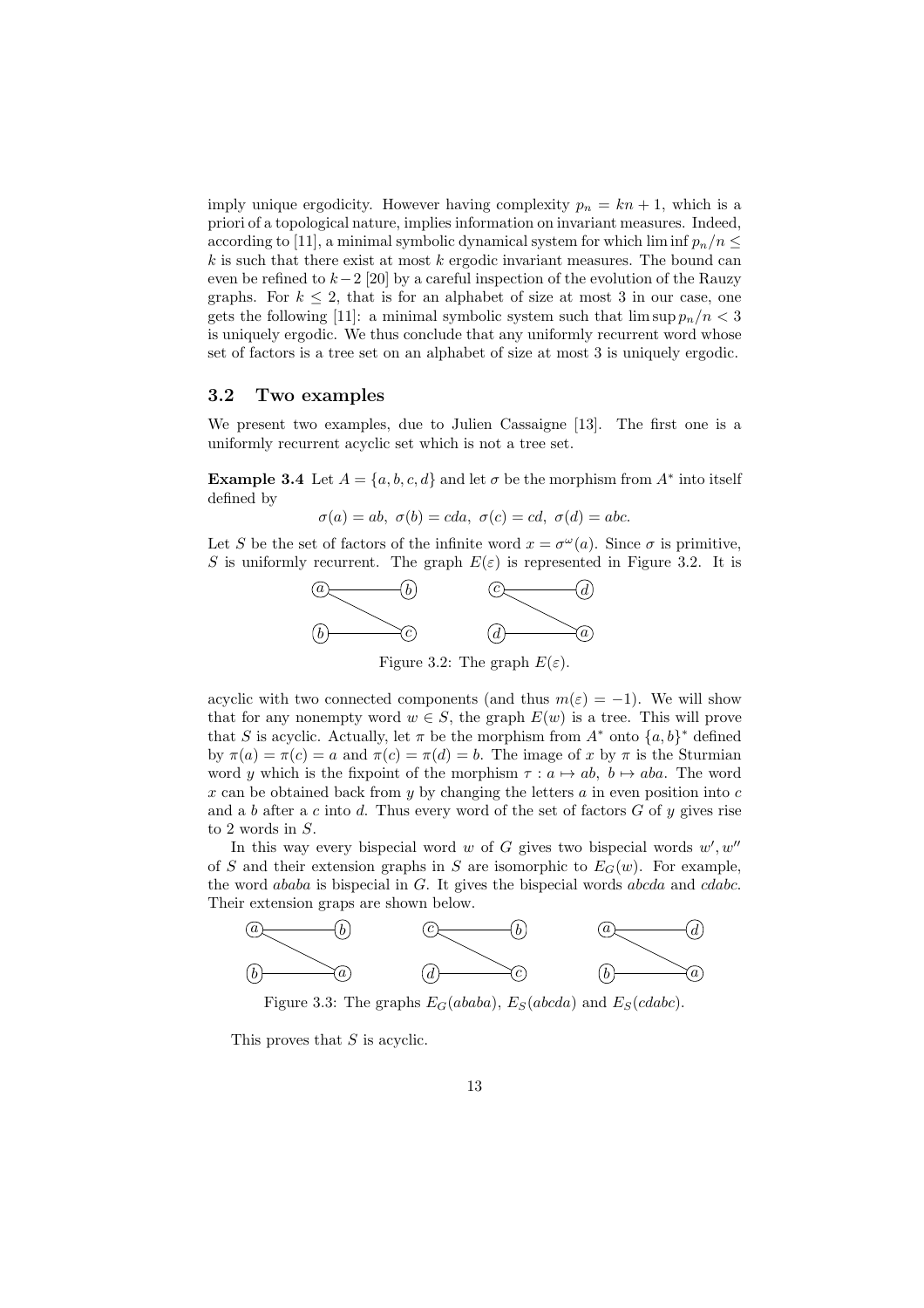The second example is a uniformly recurrent set which is neutral but is not a tree set (it is actually not even acyclic).

**Example 3.5** Let  $B = \{1, 2, 3\}$  and let  $\tau : A^* \to B^*$  be defined by

$$
\tau(a) = 12, \quad \tau(b) = 2, \quad \tau(c) = 3, \quad \tau(d) = 13.
$$

Let  $G = \tau(S)$  where S is the set of Example 3.4. Thus G is also the set of factors of the infinite word  $\tau(\sigma^{\omega}(a))$ .

The set  $Y = \tau(A)$  is a prefix code. It is not a suffix code but it is *weakly* suffix in the sense that if  $x, y, y' \in X$  and  $x' \in X^*$  are such that  $xy$  is a suffix of  $x'y'$ , then  $y = y'$ .

Let  $g: \{a, c\}A^* \cap A^*\{a, c\} \to B^*$  be the map defined by

$$
g(w) = \begin{cases} 3\tau(w) & \text{if } w \text{ begins and ends with } a \\ 3\tau(w)1 & \text{if } w \text{ begins with } a \text{ and ends with } c \\ 2\tau(w) & \text{if } w \text{ begins with } c \text{ and ends with } a \\ 2\tau(w)1 & \text{if } w \text{ begins with } c \text{ and ends with } c \end{cases}
$$

It can be verified, using the fact that  $Y$  is a prefix and weakly suffix code, that the set of nonempty bispecial words of  $G$  is the union of 2, 31 and of the set  $g(S)$  where S is the set of nonempty bispecial words of S. One may verify that the words of  $g(S)$  are neutral. Since the words 2, 31 are also neutral, the set G is neutral.

It is uniformly recurrent since S is uniformly recurrent and  $\tau$  is a nontrivial morphism. The set G is not a tree set since the graph  $E(\varepsilon)$  is neither acyclic nor connected (see Figure 3.4).



Figure 3.4: The graph  $E(\varepsilon)$  for the set G.

#### 3.3 Generalized extension graphs

Let S be a set. For  $w \in S$ , and  $U, V \subset S$ , let  $U(w) = \{ \ell \in U \mid \ell w \in S \}$  and let  $V(w) = \{r \in V \mid wr \in S\}$ . The generalized extension graph of w relative to U, V is the following undirected graph  $E_{U,V}(w)$ . The set of vertices is made of two disjoint copies of  $U(w)$  and  $V(w)$ . The edges are the pairs  $(\ell, r)$  for  $\ell \in U(w)$ and  $r \in V(w)$  such that  $\ell w r \in S$ . The extension graph  $E(w)$  defined previously corresponds to the case where  $U, V = A$ .

**Example 3.6** Let S be the Fibonacci set. Let  $w = a, U = \{aa, ba, b\}$  and let  $V = \{aa, ab, b\}$ . The graph  $E_{UV}(w)$  is represented in Figure 3.5.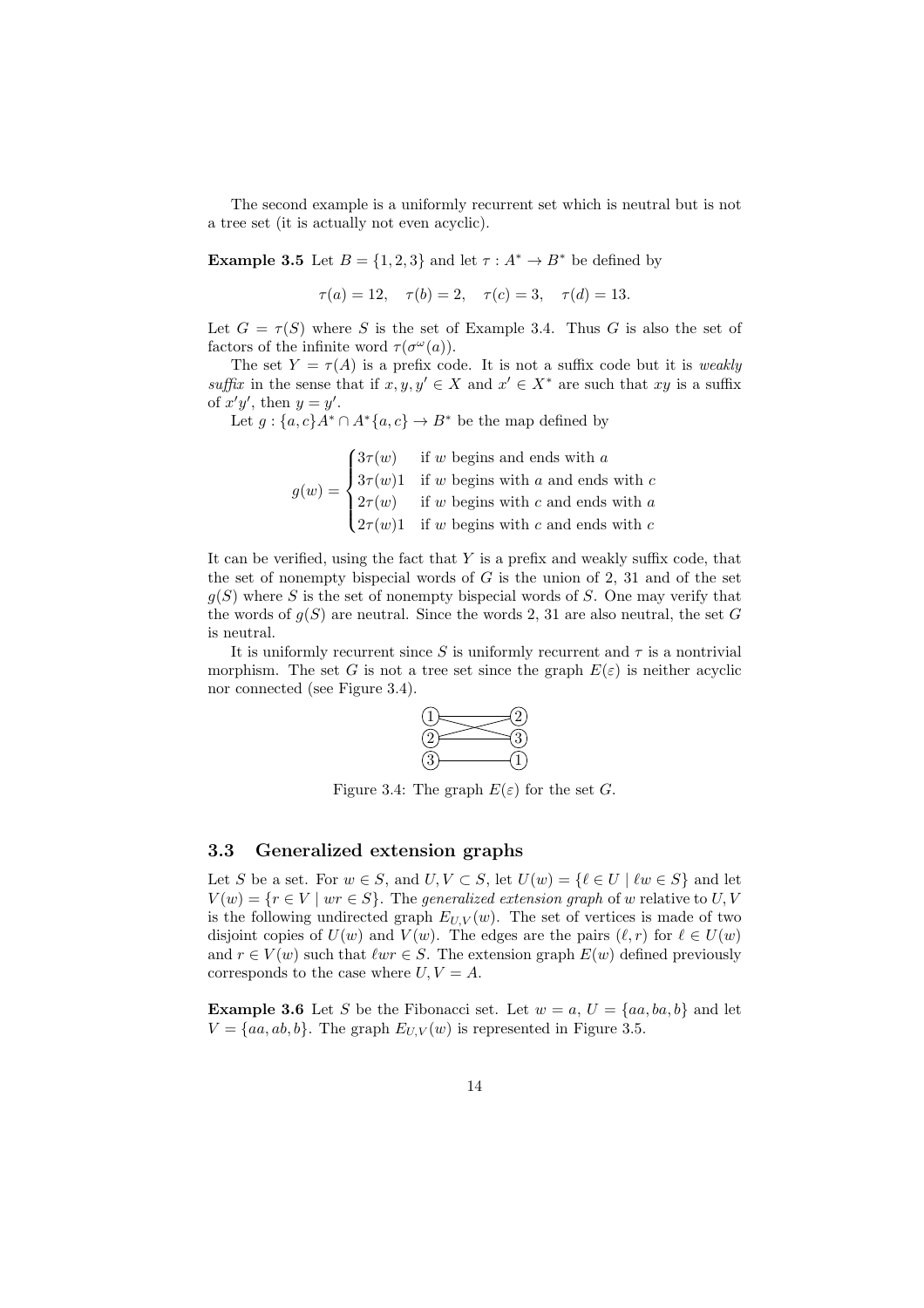

Figure 3.5: The graph  $E_{U,V}(w)$ .

The following property shows that in an acyclic set, not only the extension graphs but, under appropriate hypotheses, all generalized extension graphs are acyclic.

**Proposition 3.7** Let S be an acyclic set. For any  $w \in S$ , any finite suffix code U and any finite prefix code V, the generalized extension graph  $E_{U,V}(w)$  is acyclic.

The proof uses the following lemma.

**Lemma 3.8** Let S be a biextendable set. Let  $w \in S$  and let  $U, V, T \subset S$ . Let  $\ell \in S \setminus U$  be such that  $\ell w \in S$ . Set  $U' = (U \setminus T\ell) \cup \ell$ . If the graphs  $E_{U',V}(w)$ and  $E_{T,V}(\ell w)$  are acyclic then  $E_{U,V}(w)$  is acyclic.

*Proof.* Assume that  $E_{U,V}(w)$  contains a cycle C. If the cycle does not use a vertex in U', it defines a cycle in the graph  $E_{T,V}(\ell w)$  obtained by replacing each vertex  $t\ell$  for  $t \in T$  by a vertex t. Since  $E_{T,V}(\ell w)$  is acyclic, this is impossible. If it uses a vertex of U' it defines a cycle of the graph  $E_{U',V}(w)$  obtained by replacing each possible vertex  $t\ell$  by  $\ell$  (and suppressing the possible identical successive edges created by the identification). This is impossible since  $E_{U',V}(w)$ is acyclic. Thus  $E_{U,V}(w)$  is acyclic.

Proof of Proposition 3.7. We show by induction on the sum of the lengths of the words in U, V that for any  $w \in S$ , the graph  $E_{U,V}(w)$  is acyclic.

Let  $w \in S$ . We may assume that  $U = U(w)$  and  $V = V(w)$  and also that  $U, V \neq \emptyset$ . If  $U, V \subset A$ , the property is true since S is acyclic.

Otherwise, assume for example that U contains words of length at least 2. Let  $u \in U$  be of maximal length. Set  $u = a\ell$  with  $a \in A$ . Let  $T = \{b \in A \mid b\ell \in A\}$ U}. Then  $U' = (U \setminus T\ell) \cup \ell$  is a suffix code and  $\ell w \in S$  since  $U = U(w)$ .

By induction hypothesis, the graphs  $E_{U',V}(w)$  and  $E_{T,V}(\ell w)$  are acyclic. By lemma 3.8, the graph  $E_{U,V}(w)$  is acyclic.

We prove now a similar statement concerning tree sets.

**Proposition 3.9** Let S be a tree set. For any  $w \in S$ , any finite S-maximal suffix code  $U \subset S$  and any finite S-maximal prefix code  $V \subset S$ , the generalized extension graph  $E_{U,V}(w)$  is a tree.

The proof uses the following lemma, analogous to Lemma 3.8.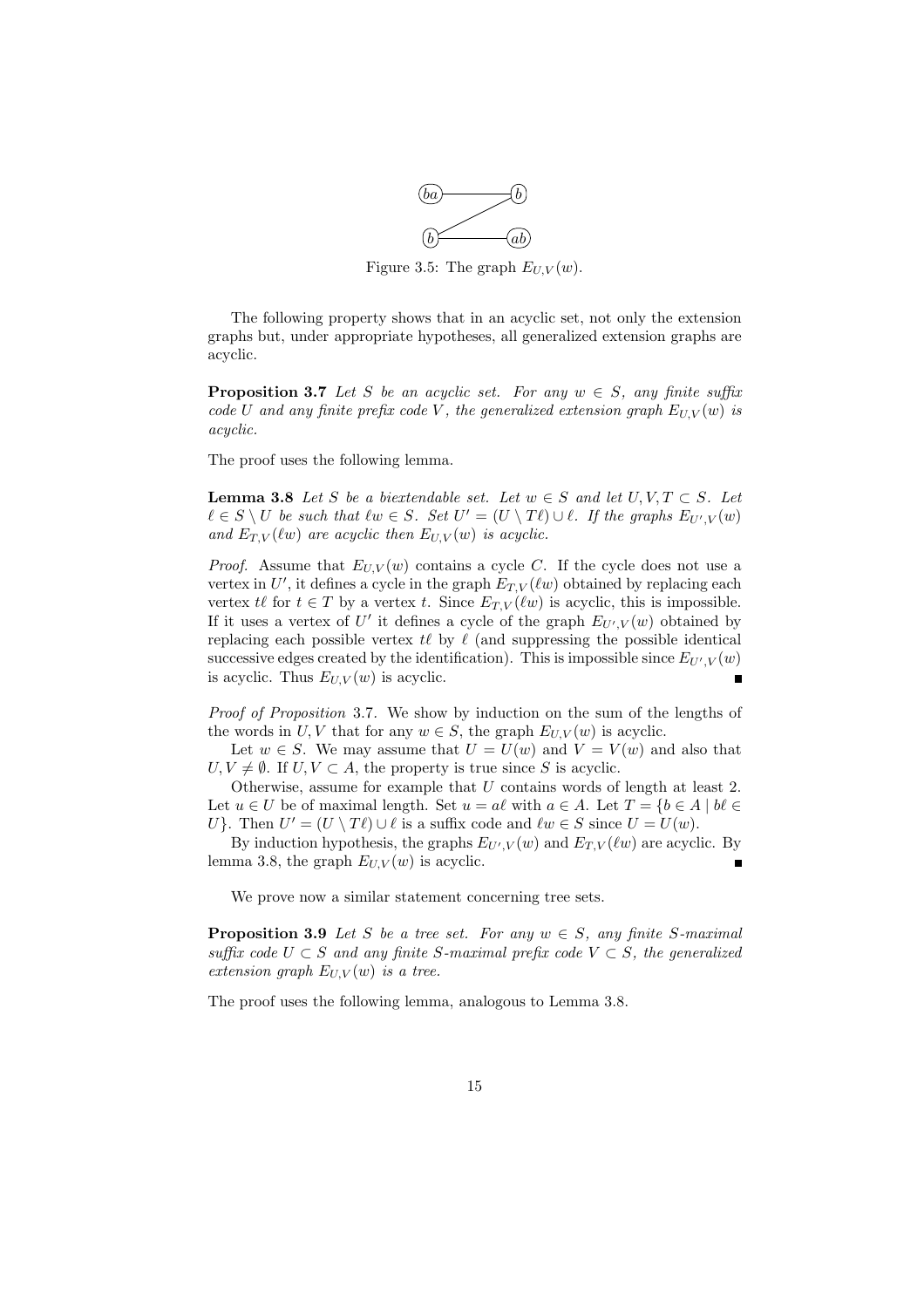**Lemma 3.10** Let S be a biextendable set. Let  $w \in S$  and let  $U, V \subset S$ . Let  $\ell \in S \setminus U$  be such that  $\ell w \in S$  and  $A\ell \cap S \subset U$ . Set  $U' = (U \setminus A\ell) \cup \ell$ . If the graphs  $E_{U',V}(w)$  and  $E_{A,V}(w)$  are connected then  $E_{U,V}(w)$  is connected.

*Proof.* Since S is left extendable, there is a letter a such that  $a \ell w \in S$  and thus  $a\ell \in U(w)$ . We proceed by steps.

Step 1. As a preliminary step, let us show that for each  $b \in A$  such that  $b\ell w \in S$ , and each  $v \in V(\ell w)$ , there is a path from  $b\ell$  to v in  $E_{U,V}(w)$ . Indeed, since the graph  $E_{A,V}(\ell w)$  is connected there is a path from b to v in this graph. Thus, since  $b\ell \in U(w)$ , there is a path from  $b\ell$  to v in  $E_{U,V}(w)$ .

Step 2. As a second step, let us show that for any  $m \in U'(w) \setminus \ell$  and  $v \in V(w)$ , there is a path from m to v in  $E_{U,V}(w)$ . Indeed there is a path from m to v in  $E_{U',V}(w)$ . For each edge of this path of the form  $(\ell, s)$ , s is also in  $V(\ell w)$  and thus, by Step 1, there is a path from a $\ell$  to s in the graph  $E_{UV}(w)$ . Thus there is a path from m to v in  $E_{U,V}(w)$ .

Step 3. For each  $b \in A$  such that  $b\ell \in U(w)$ , for each  $v \in V(w)$ , there is a path from bℓ to v in  $E_{U,V}(w)$ . Indeed, since  $E_{A,V}(\ell w)$  is connected, there is a path from b to a in  $E_{A,V}(\ell w)$ , thus a path from b $\ell$  to all in  $E_{U,V}(w)$ . Then there is a path from  $\ell$  to v in  $E_{U',V}(w)$  and, in the same way as in Step 2, there is a path from  $a\ell$  to v in  $E_{U,V}(w)$ .

Consider now  $m \in U(w)$  and  $v \in V(w)$ . If  $m \notin A\ell$ , then  $m \in U'(w) \setminus \ell$  and thus, by Step 2, there is a path from m to v in  $E_{UV}(w)$ . Next, assume that  $m = b\ell$  with  $b \in A$ . By Step 3, there is a path from m to v in  $E_{U,V}(w)$ . This shows that the graph  $E_{U,V}(w)$  is connected.

*Proof of Proposition* 3.9. The fact that  $E_{U,V}(w)$  is acyclic follows from Proposition 3.7.

We show by induction on the sum of the lengths of the words in  $U, V$  that for any  $w \in S$ , the graph  $E_{U,V}(w)$  is connected.

Assume first that  $U(w), V(w) \subset A$ . Since U is an S-maximal suffix code, we have  $U(w) = L(w)$ . Similarly,  $V(w) = R(w)$ . Thus the property is true since S is a tree set.

Otherwise, assume for example that  $U(w)$  contains words of length at least Let  $u \in U(w)$  be of maximal length. Set  $u = a\ell$  with  $a \in A$ . Then  $U' = (U \setminus A\ell) \cup \ell$  is an S-maximal suffix code and  $\ell w \in S$  since  $a\ell \in U(w)$ . Moreover, we have  $A\ell \cap S \subset U$  since U is an S-maximal suffix code. Thus  $\ell$ satisfies the hypotheses of Lemma 3.10.

By induction hypothesis, the graphs  $E_{U',V}(w)$  and  $E_{A,V}(\ell w)$  are connected. By Lemma 3.10, the graph  $E_{U,V}(w)$  is connected. п

Let  $S$  be a factorial set and let  $f$  be a coding morphism for a finite bifix code  $X \subset S$ . The set  $f^{-1}(S)$  is called a *bifix decoding* of S. When X is an S-maximal bifix code, it is called a maximal bifix decoding of S.

Theorem 3.11 Any biextendable set which is the bifix decoding of an acyclic set is acyclic.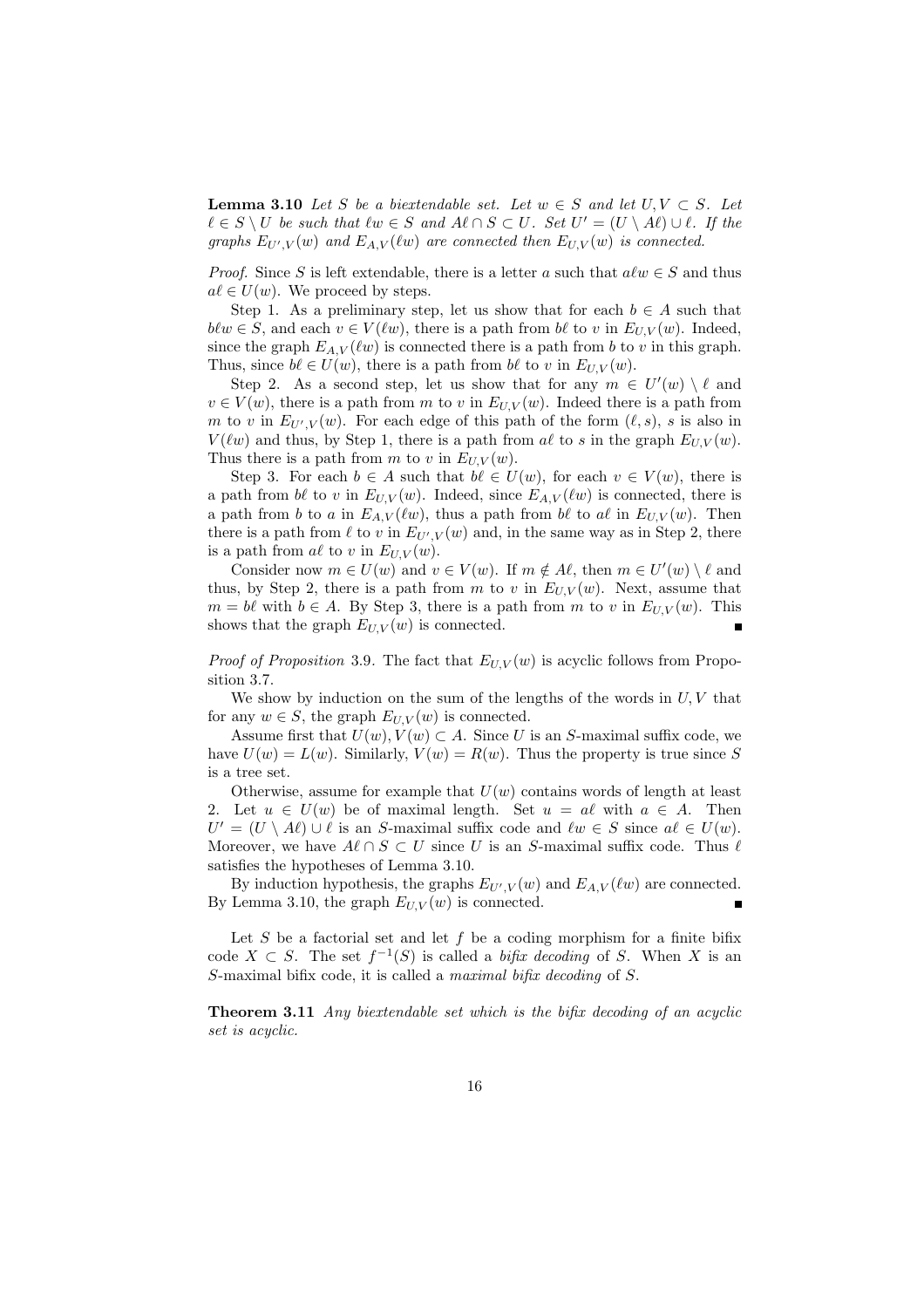*Proof.* Let S be an acyclic set and let  $f : B^* \to A^*$  be a coding morphism for a finite bifix code  $X \subset S$  such that  $f^{-1}(S)$  is biextendable. Let  $u \in f^{-1}(S)$ and let  $v = f(u)$ . Since X is a finite bifix code, it is both a suffix code and a prefix code. Thus the generalized extension graph  $E_{X,X}(v)$  is acyclic by Proposition 3.7. Since  $E(u)$  is isomorphic with  $E_{X,X}(v)$ , it is also acyclic. Thus  $f^{-1}(S)$  is acyclic.

The previous statement is not satisfactory because of the assumption that  $f^{-1}(S)$  is biextendable which is added to obtain the conclusion. The following example shows that the condition is necessary.

**Example 3.12** Let S be the Fibonacci set and let f be the coding morphism for  $X = \{aa, ab\}$  defined by  $f(u) = aa, f(v) = ab$ . Then  $f^{-1}(S)$  is the finite set  $\{u, v, vu, vv, vvu\}$  and thus not biextendable. Note however that for any biextendable  $w \in f^{-1}(S)$ , the graph  $E(w)$  is acyclic.

One may verify that a sufficient condition for  $f^{-1}(S)$  to be biextendable is that  $X$  is an  $S$ -maximal prefix code and an  $S$ -maximal suffix code (when  $S$  is recurrent, this is equivalent to the fact that  $X$  is an  $S$ -maximal bifix code).

The following result is a consequence of Proposition 3.9.

#### Theorem 3.13 Any maximal bifix decoding of a recurrent tree set is a tree set.

*Proof.* Let  $f : B \to X$  be a coding morphism for a finite S-maximal bifix code X. Since S is recurrent, it is biextendable. It implies that  $f^{-1}(S)$  is also biextendable. Indeed, let  $u \in f^{-1}(S)$  and let  $v = f(u)$ . Let r, s be words of S longer than all words of X such that  $rvs \in S$ . Let  $r'$  (resp. s') be the suffix of r (resp. the prefix of s) which is in X. Then  $f^{-1}(r')uf^{-1}(s')$  is in  $f^{-1}(S)$ . This shows that  $f^{-1}(S)$  is biextendable.

Let  $u \in f^{-1}(S)$  and let  $v = f(u)$ . Since S is a tree set, it satisfies Proposition 3.9. Since  $S$  is recurrent and  $X$  is a finite  $S$ -maximal bifix code,  $X$  is both an S-maximal suffix code and an S-maximal prefix code. Thus the graph  $E_{X,X}(v)$  is a tree. Since  $E(u)$  is isomorphic with  $E_{X,X}(v)$ , it is also a tree. Thus  $f^{-1}(S)$  is a tree set.

We have no example of a maximal bifix decoding of a recurrent tree set which is not recurrent.

**Example 3.14** Let S be the Fibonacci set and let  $X = A^2 \cap S = \{aa, ab, ba\}.$ Let  $B = \{u, v, w\}$  and let f be the coding morphism for X defined by  $f(u) = aa$ ,  $f(v) = ab$  and  $f(w) = ba$ . Then the set  $f^{-1}(S)$  is a recurrent tree set which is actually a regular interval exchange set (see [5]).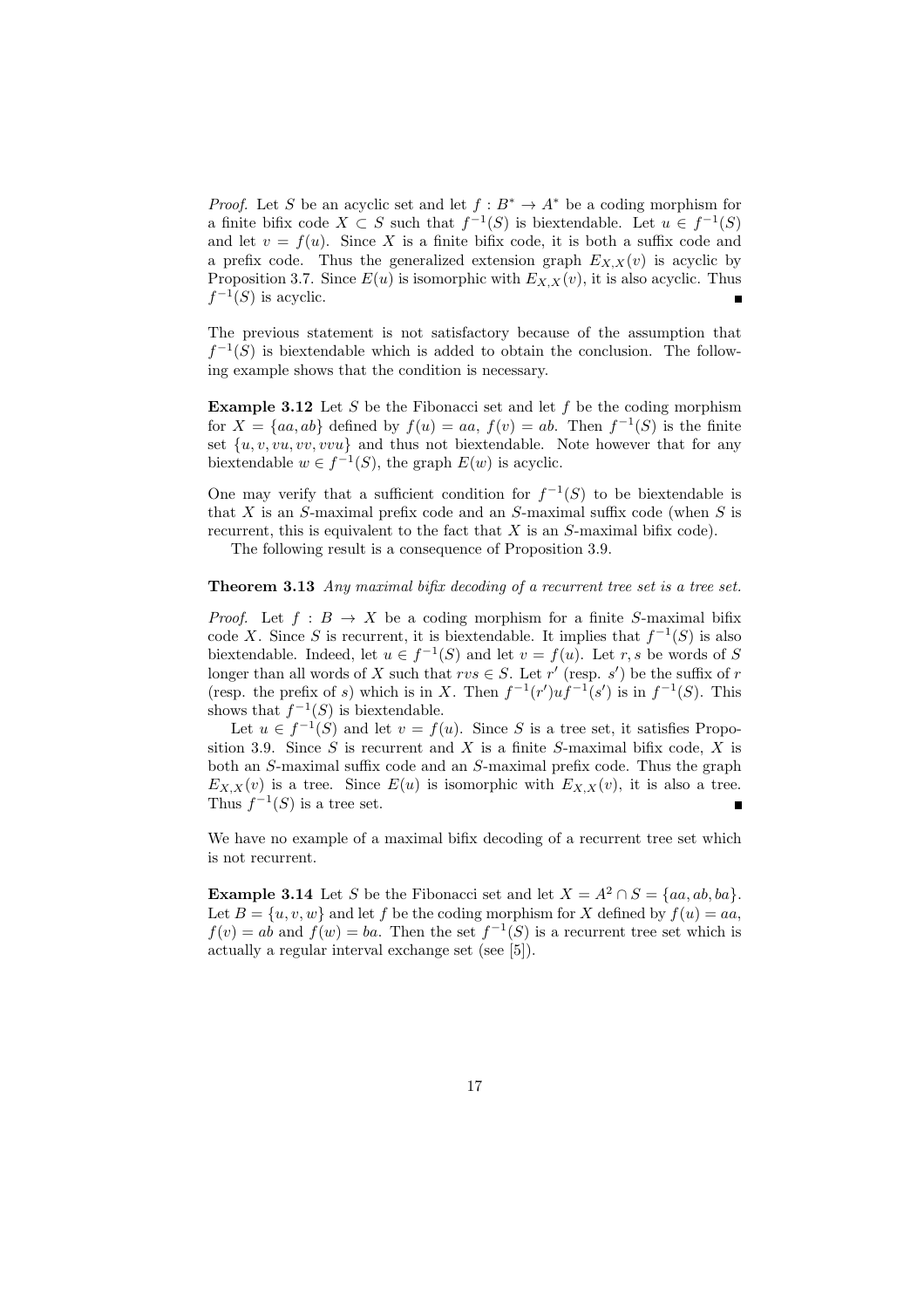### 4 Return words in tree sets

We study sets of first return words in tree sets. We first show that if  $S$  is a recurrent connected set, the group described by any Rauzy graph of S containing the alphabet A, with respect to some vertex is the free group on A (Theorem 4.1). Next, we prove that in a uniformly recurrent tree set containing A, the set of first return words to any word of  $S$  is a basis of the free group on A (Theorem 4.7).

#### 4.1 Stallings foldings of Rauzy graphs

We first introduce the notion of a Rauzy graph (for a more detailed exposition, see [10]). Let S be a factorial set. The Rauzy graph of S of order  $n \geq 0$  is the following labeled graph  $G_n(S)$ . Its vertices are the words in the set  $S \cap A^n$ . Its edges are the triples  $(x, a, y)$  for all  $x, y \in S \cap A^n$  and  $a \in A$  such that  $xa \in S \cap Ay.$ 

Let  $u \in S \cap A^n$ . The following properties follow easily from the definition of the Rauzy graph.

(i) For any word w such that  $uw \in S$ , there is a path labeled w in  $G_n(S)$ from  $u$  to the suffix of length  $n$  of  $uw$ .

(ii) Conversely, the label of any path of length at most  $n+1$  in  $G_n(S)$  is in S.

When S is recurrent, all Rauzy graph  $G_n(S)$  are strongly connected. Indeed, let  $u, w \in S \cap A^n$ . Since S is recurrent, there is a  $v \in S$  such that  $uvw \in S$ . Then there is a path in  $G_n(S)$  from u to w labeled vw by property (i) above.

The Rauzy graph  $G_n(S)$  of a recurrent set S with a distinguished vertex v can be considered as a simple automaton  $A = (Q, v, v)$  with set of states  $Q = S \cap A^{n}$  (see Section 2.3).

Let G be a labeled graph on a set Q of vertices. The group described by  $G$ with respect to a vertex  $v$  is the subgroup described by the simple automaton  $(Q, v, v)$ . We will prove the following statement.

Theorem 4.1 Let S be a recurrent connected set containing the alphabet A. The group described by a Rauzy graph of S with respect to any vertex is the free group on A.

A morphism  $\varphi$  from a labeled graph G onto a labeled graph H is a map from the set of vertices of G onto the set of vertices of H such that  $(u, a, v)$  is an edge of H if and only if there is an edge  $(p, a, q)$  of G such that  $\varphi(p) = u$  and  $\varphi(q) = v$ . An *isomorphism* of labeled graphs is a bijective morphism.

The quotient of a labeled graph G by an equivalence  $\theta$ , denoted  $G/\theta$ , is the graph with vertices the set of equivalence classes of  $\theta$  and an edge from the class of  $u$  to the class of  $v$  labeled  $a$  if there is an edge labeled  $a$  from a vertex  $u'$ equivalent to  $u$  to a vertex  $v'$  equivalent to  $v$ . The map from a vertex of  $G$  to its equivalence class is a morphism from G onto  $G/\theta$ .

We consider on a Rauzy graph  $G_n(S)$  the equivalence  $\theta_n$  formed by the pairs  $(u, v)$  with  $u = ax, v = bx, a, b \in L(x)$  such that there is a path from a to b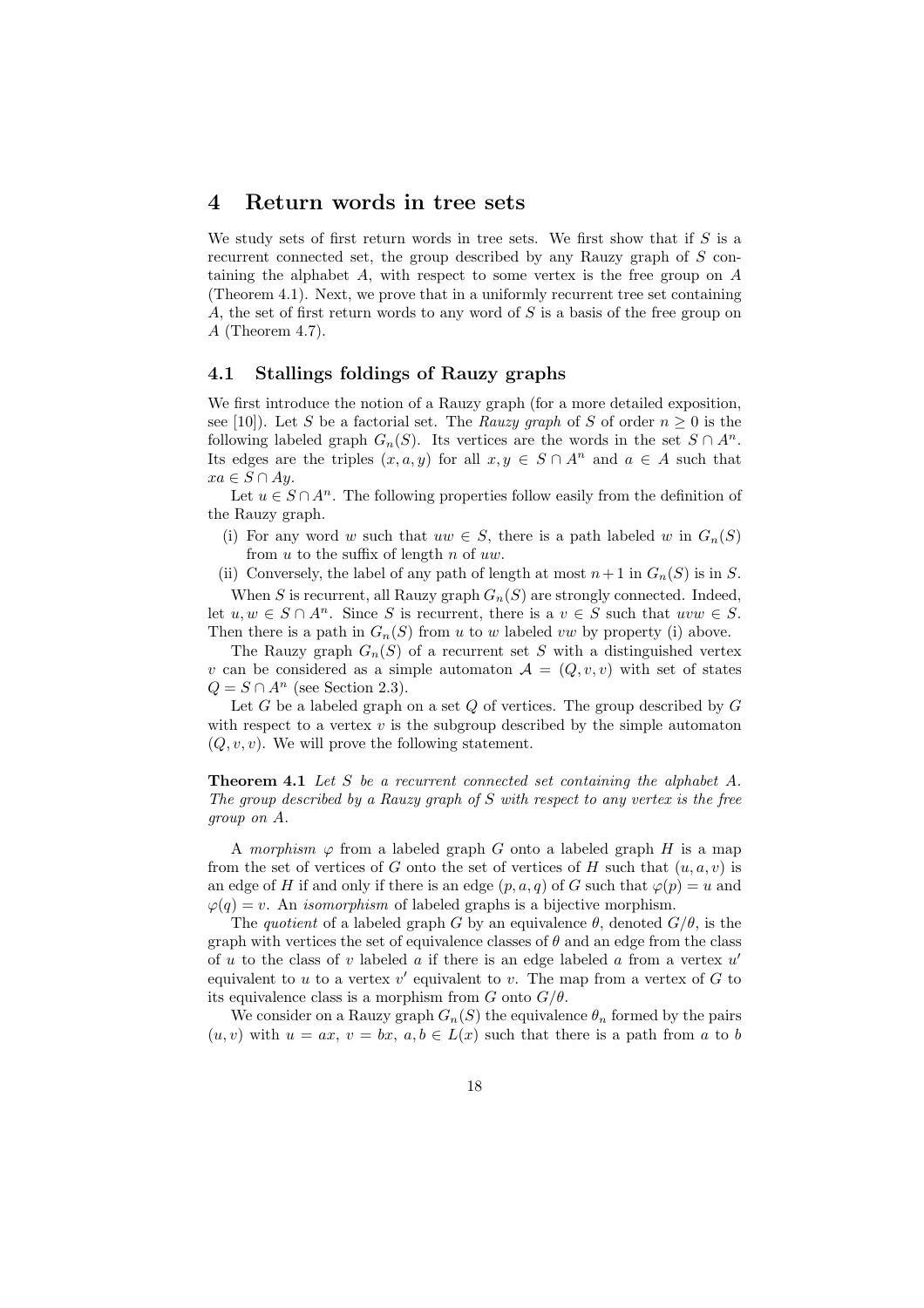in the extension graph  $E(x)$  (and more precisely from the vertex corresponding to a to the vertex corresponding to b in the copy corresponding to  $L(x)$  in the bipartite graph  $E(x)$ ).

**Proposition 4.2** If S is connected, for each  $n \geq 1$ , the quotient of  $G_n(S)$  by the equivalence  $\theta_n$  is isomorphic to  $G_{n-1}(S)$ .

*Proof.* The map  $\varphi : S \cap A^n \to S \cap A^{n-1}$  mapping a word of S of length n to its suffix of length  $n-1$  is clearly a morphism from  $G_n(S)$  onto  $G_{n-1}(S)$ . If  $u, v \in S \cap A^n$  are equivalent modulo  $\theta_n$ , then  $\varphi(u) = \varphi(v)$ . Thus there is a morphism  $\psi$  from  $G_n(S)/\theta_n$  onto  $G_{n-1}(S)$ . It is defined for any word  $u \in S \cap A^n$  by  $\psi(\bar{u}) = \varphi(u)$  where  $\bar{u}$  denotes the class of u modulo  $\theta_n$ . But since S is connected, the class modulo  $\theta_n$  of a word ax of length n has  $\ell(x)$  elements, which is the same as the number of elements of  $\varphi^{-1}(x)$ . This shows that  $\psi$  is a surjective map from a finite set onto a set of the same cardinality and thus that it is one-to-one. Thus  $\psi$  is an isomorphism.

Let  $G$  be a strongly connected labeled graph. Recall from Section 2.3 that a Stallings folding at vertex  $v$  relative to letter  $a$  of  $G$  consists in identifying the edges coming into  $v$  labeled  $a$  and identifying their origins. A Stallings folding does not modify the group described by the graph with respect to some vertex. Indeed, if  $p \stackrel{a}{\to} v$ ,  $p \stackrel{b}{\to} r$  and  $q \stackrel{a}{\to} v$  are three edges of G, then adding the edge  $q \stackrel{b}{\to} r$  does not change the group described since the path  $q \stackrel{a}{\to} v \stackrel{a^{-1}}{\longrightarrow} p \stackrel{b}{\to} r$  has the same label. Thus merging  $p$  and  $q$  does not add new labels of generalized paths.

*Proof of Theorem 4.1.* The quotient  $G_n(S)/\theta_n$  can be obtained by a sequence of Stallings foldings from the graph  $G_n(S)$ . Indeed, a Stallings folding at vertex v identifies vertices which are equivalent modulo  $\theta_n$ . Conversely, consider  $u = ax$ and  $v = bx$ , with  $u, v \in S \cap A^n$  and  $a, b \in A$  such that a and b (considered as elements of  $L(x)$ , are connected by a path in  $E(x)$ . Let  $a_0, \ldots a_k$  and  $b_1, \cdots b_k$ with  $a = a_0$  and  $b = a_k$  be such that  $(a_i, b_{i+1})$  for  $0 \le i \le k-1$  and  $(a_i, b_i)$  for  $1 \le k-1$  $i \leq k$  are in  $E(x)$ . The successive Stallings foldings at  $xb_1, xb_2, \ldots, xb_k$  identify the vertices  $u = a_0x, a_1x, \ldots, a_kx = v$ . Indeed, since  $a_ixb_{i+1}, a_{i+1}xb_{i+1} \in$ S, there are two edges labeled  $b_{i+1}$  going out of  $a_i x$  and  $a_{i+1} x$  which end at  $xb_{i+1}$ . The Stallings folding identifies  $a_i x$  and  $a_{i+1} x$ . The conclusion follows by induction.

Since the Stallings foldings do not modify the group described, we deduce from Proposition 4.2 that the group described by the Rauzy graph  $G_n(S)$  is the same as the group described by the Rauzy graph  $G_0(S)$ . Since  $G_0(S)$  is the graph with one vertex and with loops labeled by each of the letters, it describes the free group on A.

**Example 4.3** Let  $S$  be the tree set obtained by decoding the Fibonacci set into blocks of length 2 (see Example 3.14). Set  $u = aa, v = ab, w = ba$ . The graph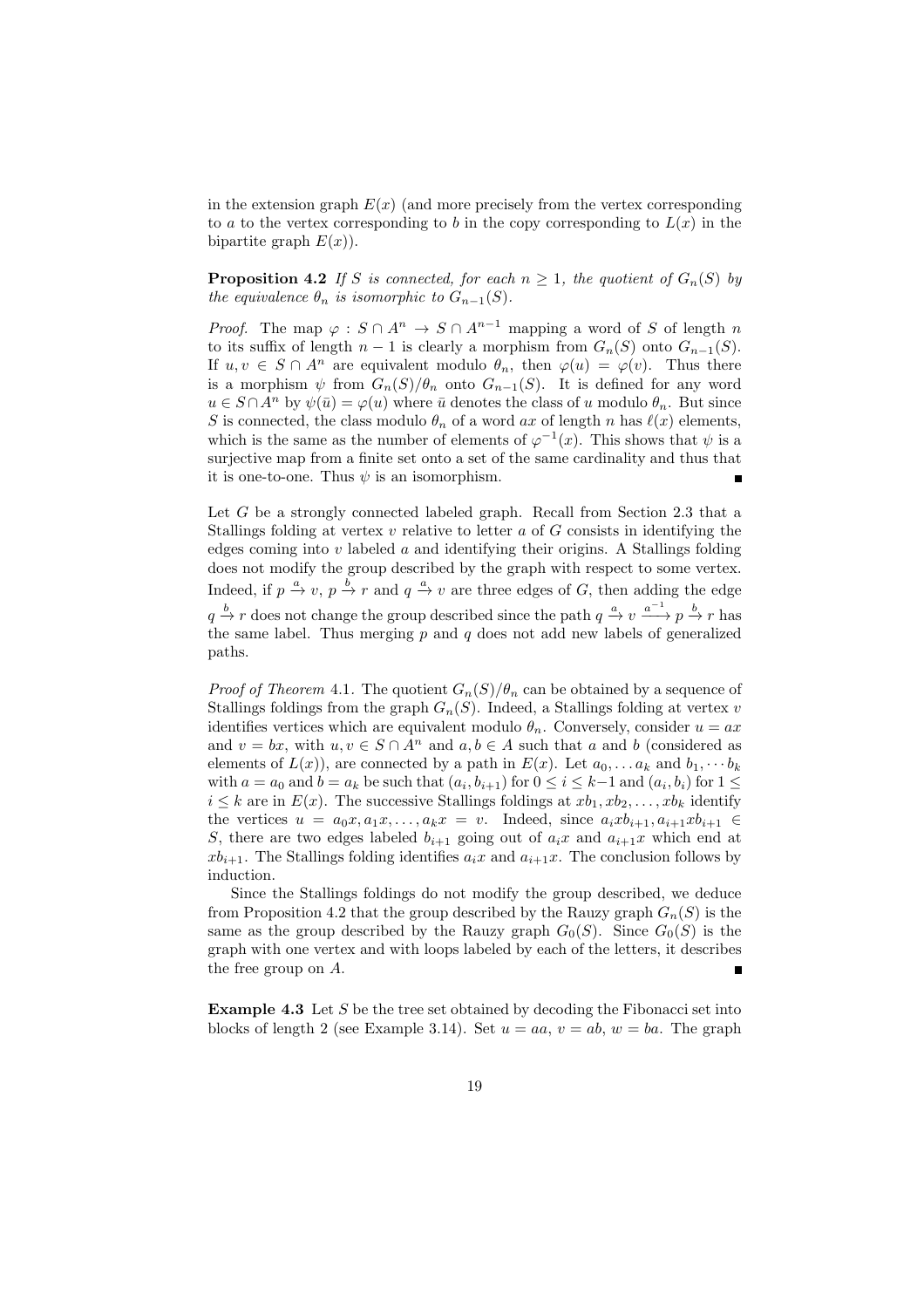

Figure 4.1: The Rauzy graphs  $G_2(S)$  and  $G_1(S)$  for the decoding of the Fibonacci set into blocks of length 2.

 $G_2(S)$  is represented on the left of Figure 4.1. The classes of  $\theta_2$  are  $\{wv, vv\}$  $\{vu\}$  and  $\{ww, uw\}$ . The graph  $G_1(S)$  is represented on the right.

The following example shows that Proposition 4.2 is false for sets which are not connected.

Example 4.4 Consider again the Chacon set (see Example 2.13).

The Rauzy graph  $G_1(S)$  corresponding to the Chacon set is represented in Figure 4.2 on the left. The graph  $G_1(S)/\theta_1$  is represented on the right. It is not isomorphic to  $G_0(S)$  since it has two vertices instead of one.



Figure 4.2: The graphs  $G_1(S)$  and  $G_1(S)/\theta_1$ .

### 4.2 The Return Theorem

We will prove the following result (referred to as the Return Theorem).

**Theorem 4.5** Let  $S$  be a uniformly recurrent tree set containing the alphabet A. Then for any  $w \in S$ , the set  $\mathcal{R}_S(w)$  is a basis of the free group on A.

We first show an example of a neutral set which is not a tree set and for which Theorem 4.5 does not hold.

**Example 4.6** Consider the set S of Example 3.5. Then  $\mathcal{R}_S(1) = \{2231, 31, 231\}.$ This set has 3 elements, in agreement with Theorem 2.14 but it is not a basis of the free group on  $\{1, 2, 3\}$  since it generates the same group as  $\{2, 31\}$ .

The proof of Theorem 4.5 uses Theorem 2.14 and the following result.

**Theorem 4.7** Let S be a uniformly recurrent connected set containing the alphabet A. For any  $w \in S$ , the set  $\mathcal{R}_S(w)$  generates the free group on A.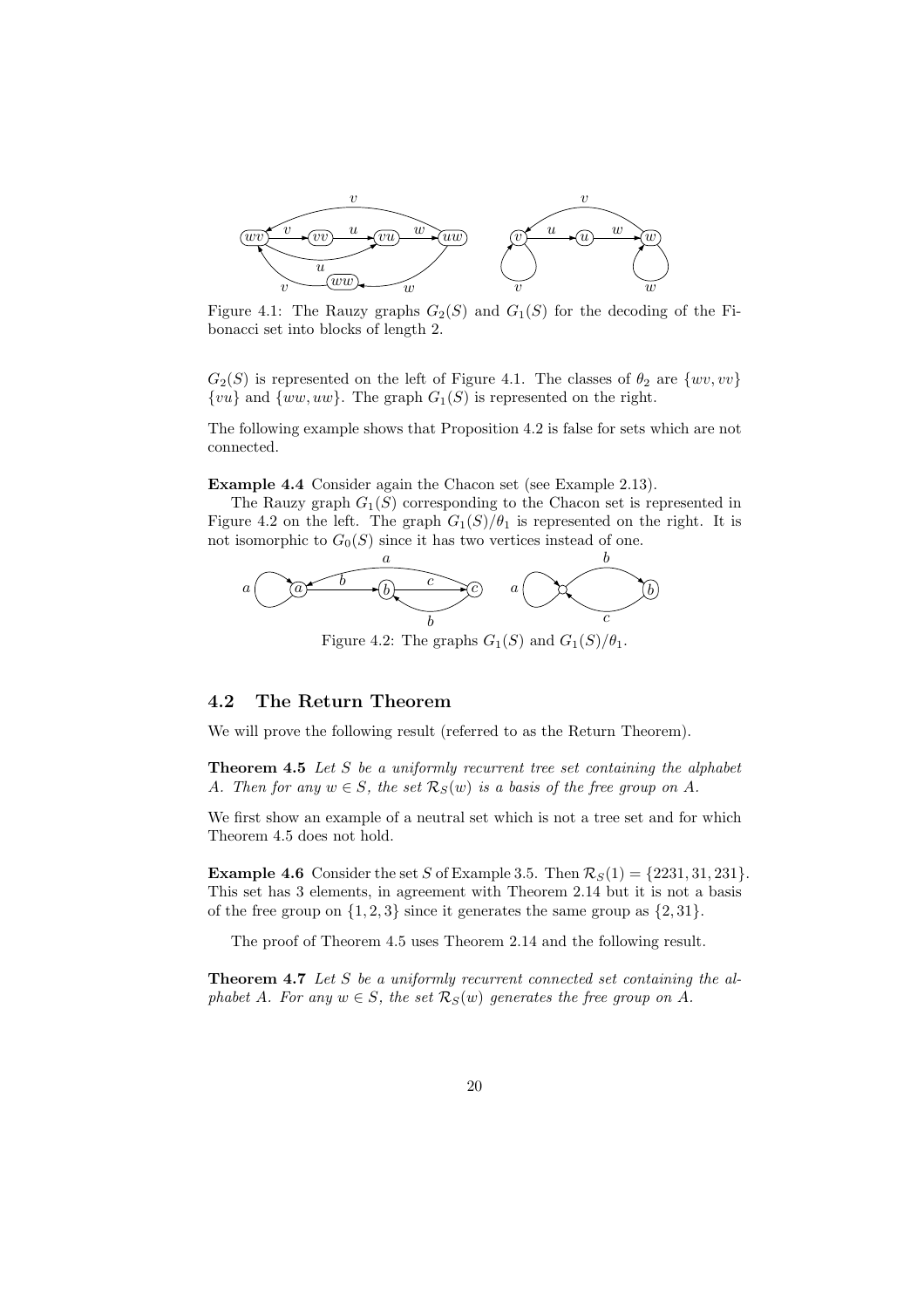*Proof.* Since S is uniformly recurrent, the set  $\mathcal{R}_S(w)$  is finite. Let n be the maximal length of the words in  $w\mathcal{R}_S(w)$ . In this way, any word in  $S \cap A^n$ beginning with w has a prefix in  $wR_S(w)$ . Moreover, recall from Property (ii) of Rauzy graphs, that the label of any path of length  $n + 1$  in the Rauzy graph  $G_n(S)$  is in S.

Let  $x \in S$  be a word of length n ending with w. Let A be the simple automaton defined by  $G_n(S)$  with initial and terminal state x. Let X be the prefix code generating the submonoid recognized by  $\mathcal{A}$ . Since the automaton  $\mathcal{A}$ is simple, by Proposition 2.7, the set  $X$  generates the group described by  $A$ .

We show that  $X \subset \mathcal{R}_S(w)^*$ . Indeed, let  $y \in X$ . Since y is the label of a path starting at  $x$  and ending in  $x$ , the word  $xy$  ends with  $x$  and thus the word wy ends with w. Let  $\Gamma = \{z \in A^+ \mid wz \in A^*w\}$  and let  $R = \Gamma \setminus \Gamma A^+$ . Then R is a prefix code and  $\Gamma \cup 1 = R^*$ , as one may verify easily. Since  $y \in \Gamma$ , we can write  $y = u_1 u_2 \cdots u_m$  where each word  $u_i$  is in R. Since S is recurrent and since  $x \in S$ , there is  $v \in S \cap A^n$  such that  $vx \in S$  and thus there is a path labeled x ending at the vertex x by property (i) of Rauzy graphs. Thus there is a path labeled xy in  $G_n(S)$ . This implies that for  $1 \leq i \leq m$ , there is a path in  $G_n(S)$ labeled  $wu_i$ .

Assume that some  $u_i$  is such that  $|wu_i| > n$ . Then the prefix p of length n of  $wu_i$  is the label of a path in  $G_n(S)$ . This implies, by Property (ii) of Rauzy graphs, that p is in S and thus that p has a prefix in  $wR_S(w)$ . But then  $wu_i$ has a proper prefix in  $wR_S(w)$ , a contradiction. Thus we have  $|wu_i| \leq n$  for all  $i = 1, 2, \ldots, m$ . But then the wu<sub>i</sub> are in S by property (i) again and thus the  $u_i$  are in  $\mathcal{R}_S(w)$ . This shows that  $y \in \mathcal{R}_S(w)^*$ .

Thus the group generated by  $\mathcal{R}_S(w)$  contains the group generated by X. But, by Theorem 4.1, the group described by  $A$  is the free group on  $A$ . Thus  $\mathcal{R}_S(w)$  generates the free group on A.

We illustrate the proof in the following example.

**Example 4.8** Let S be the Fibonacci set. We have  $\mathcal{R}_S(aa) = \{baa, babaa\}.$ The Rauzy graph  $G_7(S)$  is represented in Figure 4.3. The set recognized by the automaton obtained using  $x = aababaa$  as initial and terminal state is  $X^*$  with  $X = \{babaa, baababaa\}$ . In agreement with the proof of Theorem 4.7, we have  $X \subset \mathcal{R}_S(aa)^*.$ 



Figure 4.3: The Rauzy graph  $G_7(S)$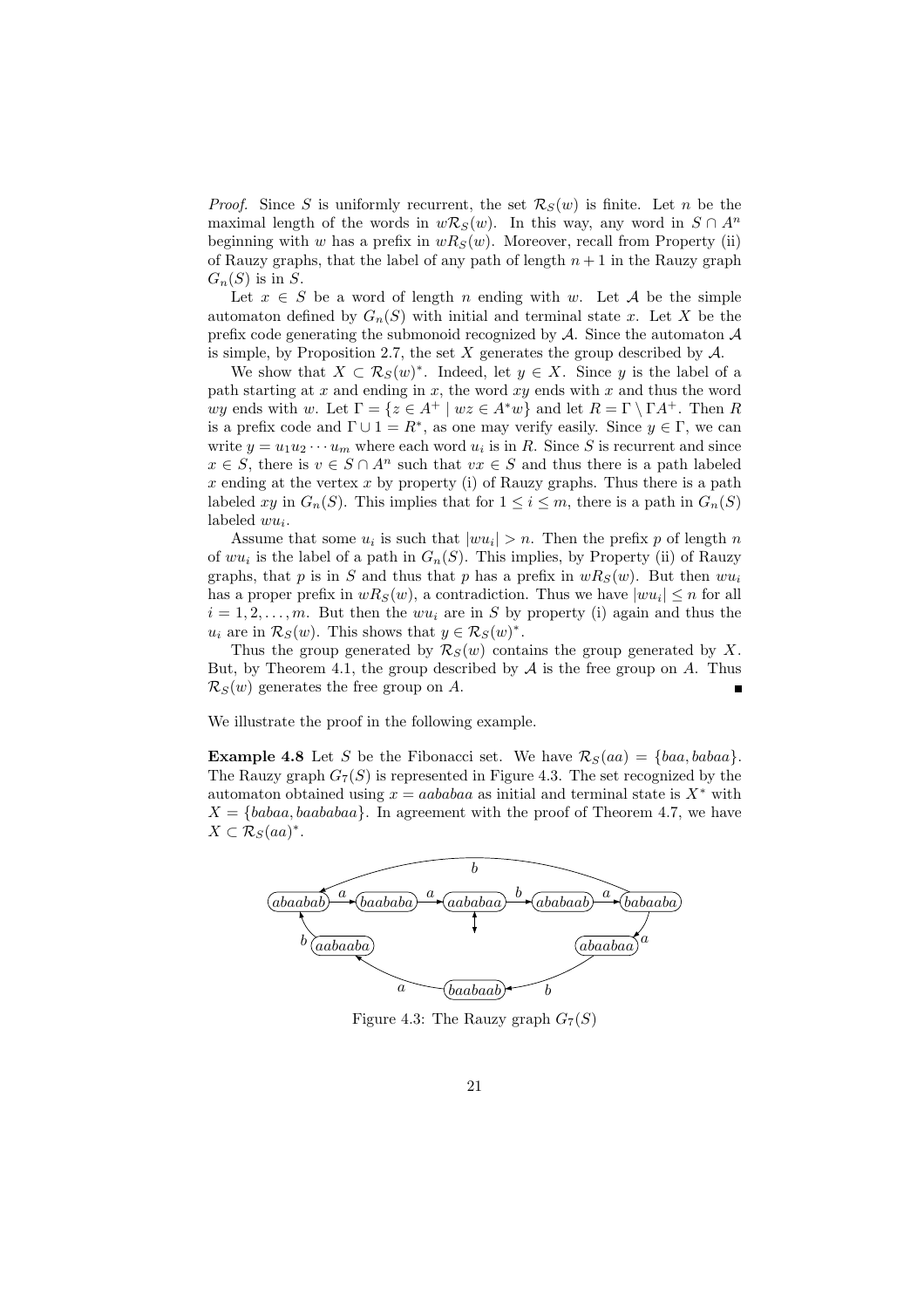*Proof of Theorem* 4.5. When S is a tree set, we have  $Card(R_S(w)) = Card(A)$ by Theorem 2.14, which implies the conclusion since any set with  $Card(A)$ elements generating  $F_A$  is a basis of  $F_A$ .

# 5 Bifix codes in acyclic sets

We prove in this section our main results. Bifix codes in acyclic sets are bases of the subgroup that they generate (Theorem 5.1, referred to as the Freeness Theorem). Moreover, the submonoid generated by a finite bifix code  $X$  included in an acyclic set S is such that  $X^* \cap S = \langle X \rangle \cap S$  (Theorem 5.2, referred to as the Saturation Theorem). As a preliminary to the proof, we first define the incidence graph of a finite bifix code (already used in [3]). We prove a result concerning this graph, implying in particular that it is acyclic (Proposition 5.6). We then define the coset automaton whose states are connected components of the incidence graph. We prove that this automaton is the Stallings automaton of the subgroup  $\langle X \rangle$  (Proposition 5.10). Finally, we prove the Freeness and the Saturation Theorems.

#### 5.1 Freeness and Saturation Theorems

Let  $X$  be a subset of the free group. We say that  $X$  is free if it is a basis of the subgroup  $\langle X \rangle$  generated by X. This means that if  $x_1, x_2, \ldots, x_n \in X \cup X^{-1}$  are such that  $x_1x_2 \cdots x_n$  is equivalent to 1, then  $x_ix_{i+1}$  is equivalent to 1 for some  $1 \leq i \leq n$ .

We will prove the following result (Freeness Theorem).

**Theorem 5.1** A set S is acyclic if and only if any bifix code  $X \subset S$  is a free subset of the free group  $F_A$ .

Let M be a submonoid of  $A^*$  and let H be the subgroup of  $F_A$  generated by  $M$ . Given a set of words  $S$ , the submonoid  $M$  is said to be *saturated* in  $S$  if  $M \cap S = H \cap S$ . If M is generated by X, then M is saturated in S if and only if  $X^* \cap S = \langle X \rangle \cap S$ .

Thus, for example, the submonoid recognized by a reversible automaton is saturated in  $A^*$  (Proposition 2.7).

We will prove the following result (Saturation Theorem).

**Theorem 5.2** Let S be an acyclic set. The submonoid generated by a bifix code included in S is saturated in S.

We note the following corollary, which shows that bifix codes in acyclic sets satisfy a property which is stronger than being bifix (or more precisely that the submonoid  $X^*$  satisfies a property stronger than being right and left unitary).

Corollary 5.3 Let S be an acyclic set, let  $X \subset S$  be a bifix code and let  $H =$  $\langle X \rangle$ . For any  $u, v \in S$ ,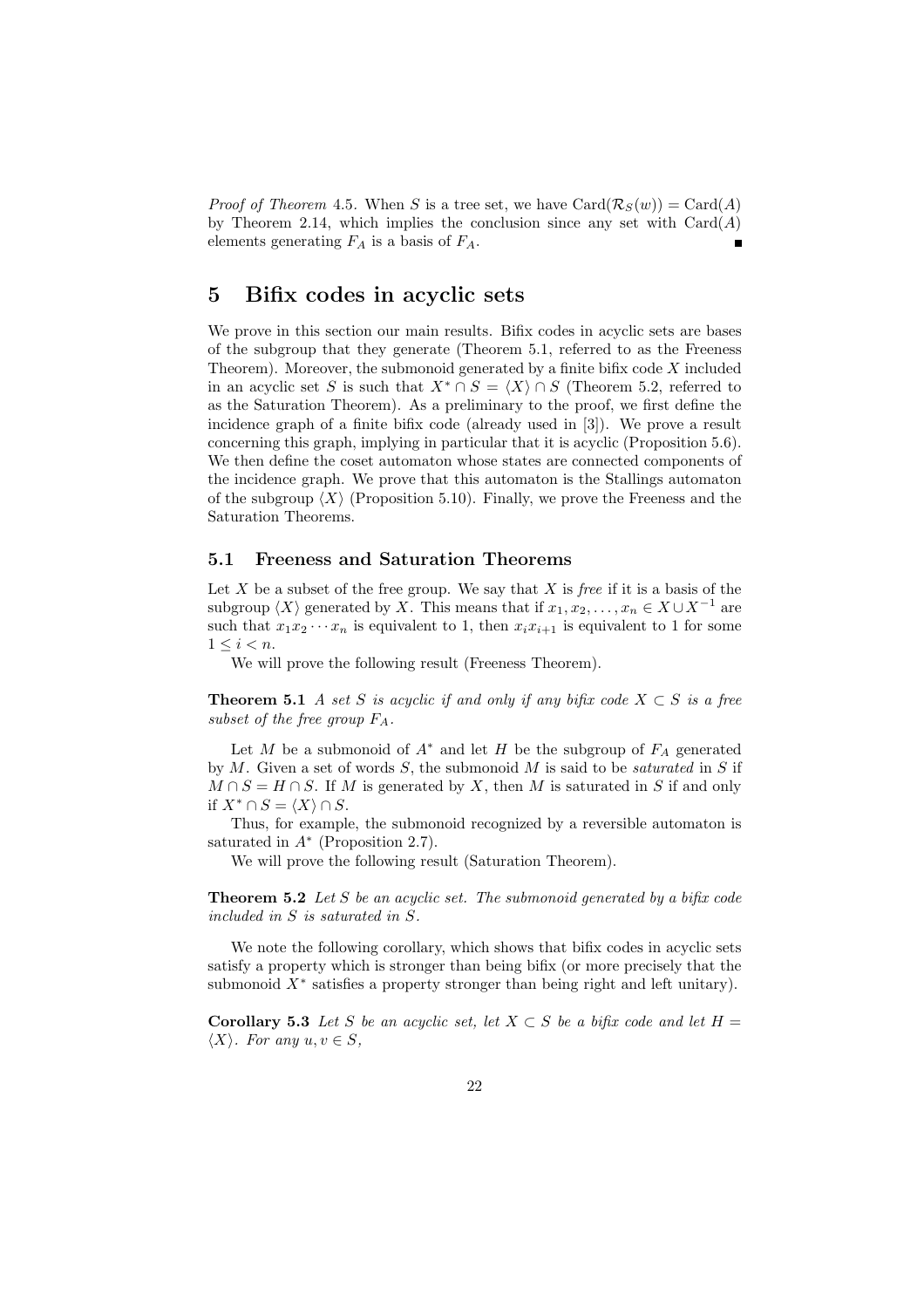- (i) if  $u, uv \in H \cap S$ , then  $v \in X^*$ ,
- (ii) if  $v, uv \in H \cap S$ , then  $u \in X^*$ .

*Proof.* Assume that  $u, uv \in H \cap S$ . Since  $v \equiv u^{-1}(uv)$ , we have  $v \in H$ . But  $v \in H \cap S$  implies  $v \in X^*$  by Theorem 5.2. This proves (i). The proof of (ii) is symmetric.

We can express Corollary  $5.3$  in a different way. Let S be an acyclic set and let  $X \subset S$  be a bifix code. Then no nonempty word of  $\langle X \rangle$  can be a proper prefix (or suffix) of a word of X. Indeed, assume that  $u \in \langle X \rangle$  is a prefix of a word of X. Then u is in  $\langle X \rangle \cap S$  and thus in  $X^*$  since  $X^*$  is saturated in S. This implies  $u = 1$  or  $u \in X$ .

We illustrate Theorem 5.1 in the following example.

**Example 5.4** Let S be as in Example 3.4 (recall that S is not a tree set) and let  $X = S \cap A^2$ . We have

$$
X = \{ab, ac, bc, ca, cd, da\}
$$

The set  $X$  is an  $S$ -maximal bifix code. It is a basis of a subgroup of infinite index. Indeed, the minimal automaton of  $X^*$  is represented in Figure 5.1 on the left. The Stallings automaton of the subgroup  $H$  generated by  $X$  is obtained by merging 3 with 4 and 2 with 5. It is represented in Figure 5.1 on the right. Since it is not a group automaton, the subgroup has infinite index (see Proposition 2.8). The set  $X$  is a basis of  $H$  by Theorem 5.1. This can

$$
(2) \t\t\t\t\t\t\t\t\t\frac{a, d}{c} \t\t\t\t\frac{b}{a} \t\t\t\t\frac{1}{d} \t\t\t\t\frac{1}{b, c} \t\t\t\t\t\frac{1}{d} \t\t\t\t\frac{1}{b, c} \t\t\t\t\frac{1}{d} \t\t\t\t\frac{1}{b, c} \t\t\t\t\frac{1}{d} \t\t\t\frac{1}{b, c} \t\t\t\t\frac{1}{d} \t\t\t\frac{1}{b, c} \t\t\t\t\frac{1}{d} \t\t\t\frac{1}{d} \t\t\t\t\frac{1}{d} \t\t\t\t\frac{1}{d} \t\t\t\t\frac{1}{d} \t\t\t\t\frac{1}{d} \t\t\t\t\frac{1}{d} \t\t\t\t\frac{1}{d} \t\t\t\t\frac{1}{d} \t\t\t\t\frac{1}{d} \t\t\t\t\frac{1}{d} \t\t\t\t\frac{1}{d} \t\t\t\t\frac{1}{d} \t\t\t\t\frac{1}{d} \t\t\t\t\frac{1}{d} \t\t\t\t\frac{1}{d} \t\t\t\t\frac{1}{d} \t\t\t\t\frac{1}{d} \t\t\t\t\frac{1}{d} \t\t\t\t\frac{1}{d} \t\t\t\t\frac{1}{d} \t\t\t\t\frac{1}{d} \t\t\t\t\frac{1}{d} \t\t\t\t\frac{1}{d} \t\t\t\t\frac{1}{d} \t\t\t\t\frac{1}{d} \t\t\t\t\frac{1}{d} \t\t\t\t\frac{1}{d} \t\t\t\t\frac{1}{d} \t\t\t\t\frac{1}{d} \t\t\t\t\frac{1}{d} \t\t\t\t\frac{1}{d} \t\t\t\t\frac{1}{d} \t\t\t\t\frac{1}{d} \t\t\t\t\frac{1}{d} \t\t\t\t\frac{1}{d} \t\t\t\t\frac{1}{d} \t\t\t\t\frac{1}{d} \t\t\t\t\frac{1}{d} \t\t\t\t\frac{1}{d} \t\t\t\t\frac{1}{d} \t\t\t\t\frac{1}{d} \t\t\t\t\frac{1}{d} \t\t\t\t\frac{1}{d} \t\t\t\t\frac{1}{d} \t\t\t\t\frac{1}{d} \t\t\t\t\frac{1}{d} \t\t\t\t\frac{1}{d} \t\t\t\t\frac{1}{d} \t\t\t\t\frac{1}{
$$

Figure 5.1: The minimal automaton of  $X^*$  and the Stallings automaton of  $\langle X \rangle$ .

also be seen by performing Nielsen transformations on the set  $X$  (see [19] for example). Indeed, replacing bc and da by  $bc(ac)^{-1}$  and  $da(ca)^{-1}$ , we obtain  $X' = \{ab, ac, ba^{-1}, ca, cd, dc^{-1}\}\$  which is Nielsen reduced. Thus X' is a basis of  $H$  and thus also  $X$ .

Note that, in agreement with Theorem 5.2, the two words of length 2 which are in  $H$  but not in  $X^*$ , namely bb and dd, are not in  $S$ .

Theorem 5.1 is false if  $X$  is prefix but not bifix, as shown in the following example.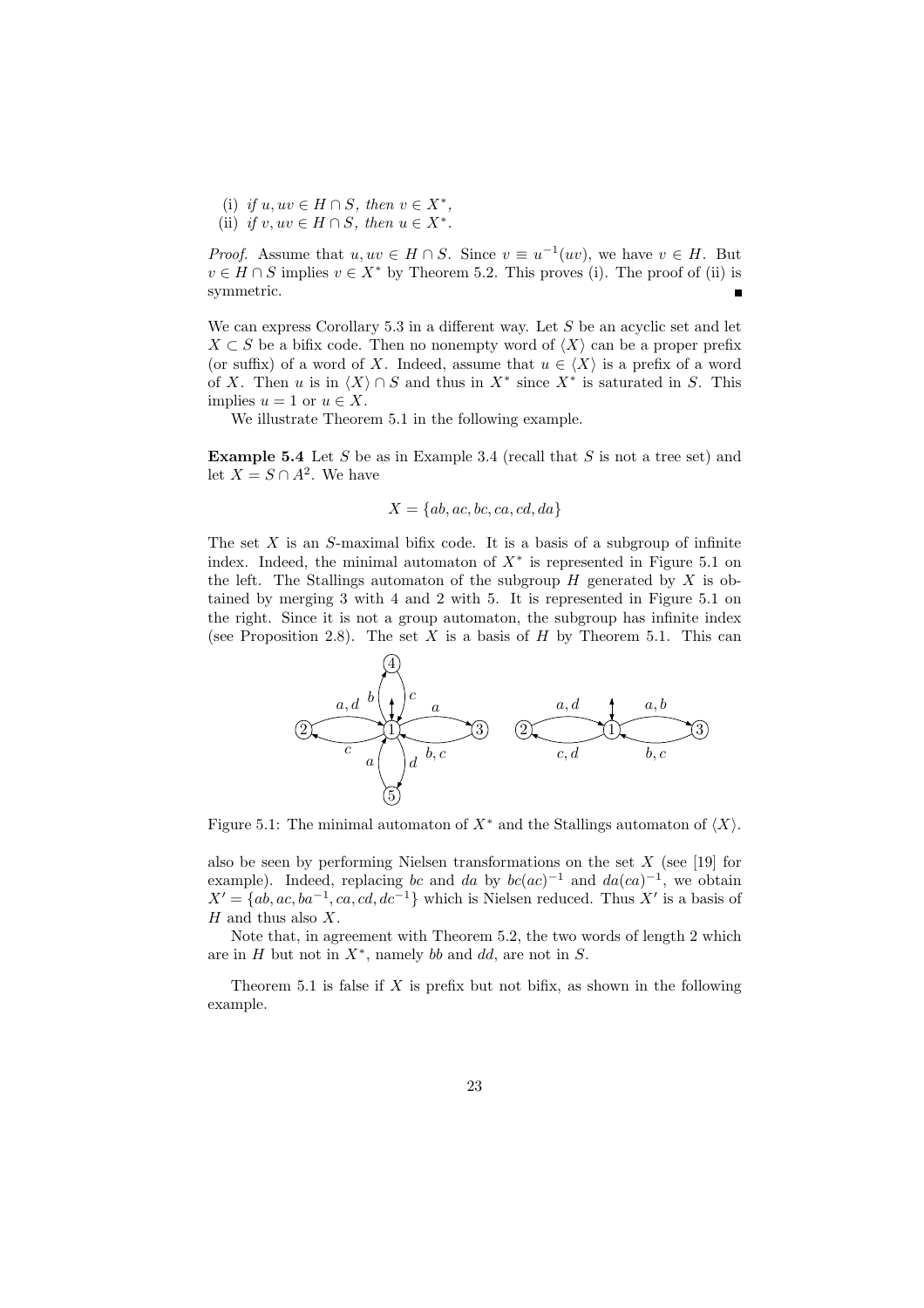**Example 5.5** Let S be the Fibonacci set and let  $X \subset S$  be the prefix code  $X = \{aa, ab, b\}$ . Then  $a = (ab)b^{-1}$  is in  $\langle X \rangle$  and thus X generates the free group on A. Thus X is not a basis and  $X^* \cap S$  is strictly included in  $\langle X \rangle \cap S$ (for example  $a \notin X^*$ ).

#### 5.2 Incidence graph

Let  $X$  be a set, let  $P$  be the set of its proper prefixes and  $S$  be the set of its proper suffixes. Set  $P' = P \setminus \{1\}$  and  $S' = S \setminus \{1\}$ . Recall from [3] that the incidence graph of  $X$  is the undirected graph  $G$  defined as follows. The set of vertices is the *disjoint union* of  $P'$  and  $S'$ . The edges of G are the pairs  $(p, s)$  for  $p \in P'$  and  $s \in S'$  such that  $ps \in X$ . As in any undirected graph, a connected component of  $G$  is a maximal set of vertices connected by paths.

The following result is proved in [3] in the case of a Sturmian set (Lemma 6.3.3). We give here a proof in the more general case of an acyclic set. We call a path reduced if it does not use equal consecutive edges.

**Proposition 5.6** Let S be an acyclic set, let  $X \subset S$  be a bifix code and let G be the incidence graph of  $X$ . Then the following assertions hold.

- $(i)$  The graph  $G$  is acyclic.
- (ii) The intersection of  $P'$  (resp.  $S'$ ) with each connected component of  $G$  is a suffix (resp. prefix) code.
- (iii) For every reduced path  $(v_1, u_1, \ldots, u_n, v_{n+1})$  in G with  $u_1, \ldots, u_n \in P'$ and  $v_1, \ldots, v_{n+1}$  in S', the longest common prefix of  $v_1, v_{n+1}$  is a proper prefix of all  $v_1, \ldots, v_n, v_{n+1}$ .
- (iv) Symmetrically, for every reduced path  $(u_1, v_1, \ldots, v_n, u_{n+1})$  in G with  $u_1, \ldots,$  $u_{n+1} \in P'$  and  $v_1, \ldots, v_n \in S'$ , the longest common suffix of  $u_1, u_{n+1}$  is a proper suffix of  $u_1, u_2, \ldots, u_{n+1}$ .

Proof. Assertions (iii) and (iv) imply Assertions (i) and (ii). Indeed, assume that (iii) holds. Consider a reduced path  $(v_1, u_1, \ldots, u_n, v_{n+1})$  in G with  $u_1, \ldots, u_n \in$ P' and  $v_1, \ldots, v_{n+1}$  in S'. If  $v_1 = v_{n+1}$ , then the longest common prefix of  $v_1, v_{n+1}$  is not a proper prefix of them. Thus G is acyclic and (i) holds. Next, if  $v_1, v_{n+1}$  are comparable for the prefix order, their longest common prefix is one of them, a contradiction with (iii) again. The assertion on  $P'$  is proved in an analogous way using assertion (iv).

We prove (iii) and (iv) by induction on  $n \geq 1$ .

The assertions holds for  $n = 1$ . Indeed, if  $u_1v_1, u_1v_2 \in X$  and if  $v_1 \in$ S' is a prefix of  $v_2 \in S'$ , then  $u_1v_1$  is a prefix of  $u_1v_2$ , a contradiction with the hypothesis that  $X$  is a prefix code. The same holds symmetrically for  $u_1v_1, u_2v_1 \in X$  since X is a suffix code.

Let  $n \geq 2$  and assume that the assertions hold for any path of length at most 2n−2. We treat the case of a path  $(v_1, u_1, \ldots, u_n, v_{n+1})$  in G with  $u_1, \ldots, u_n \in$  $P'$  and  $v_1, \ldots, v_{n+1}$  in  $S'$ . The other case is symmetric.

Let p be the longest common prefix of  $v_1$  and  $v_{n+1}$ . We may assume that p is nonempty since otherwise the statement is obviously true. Any two elements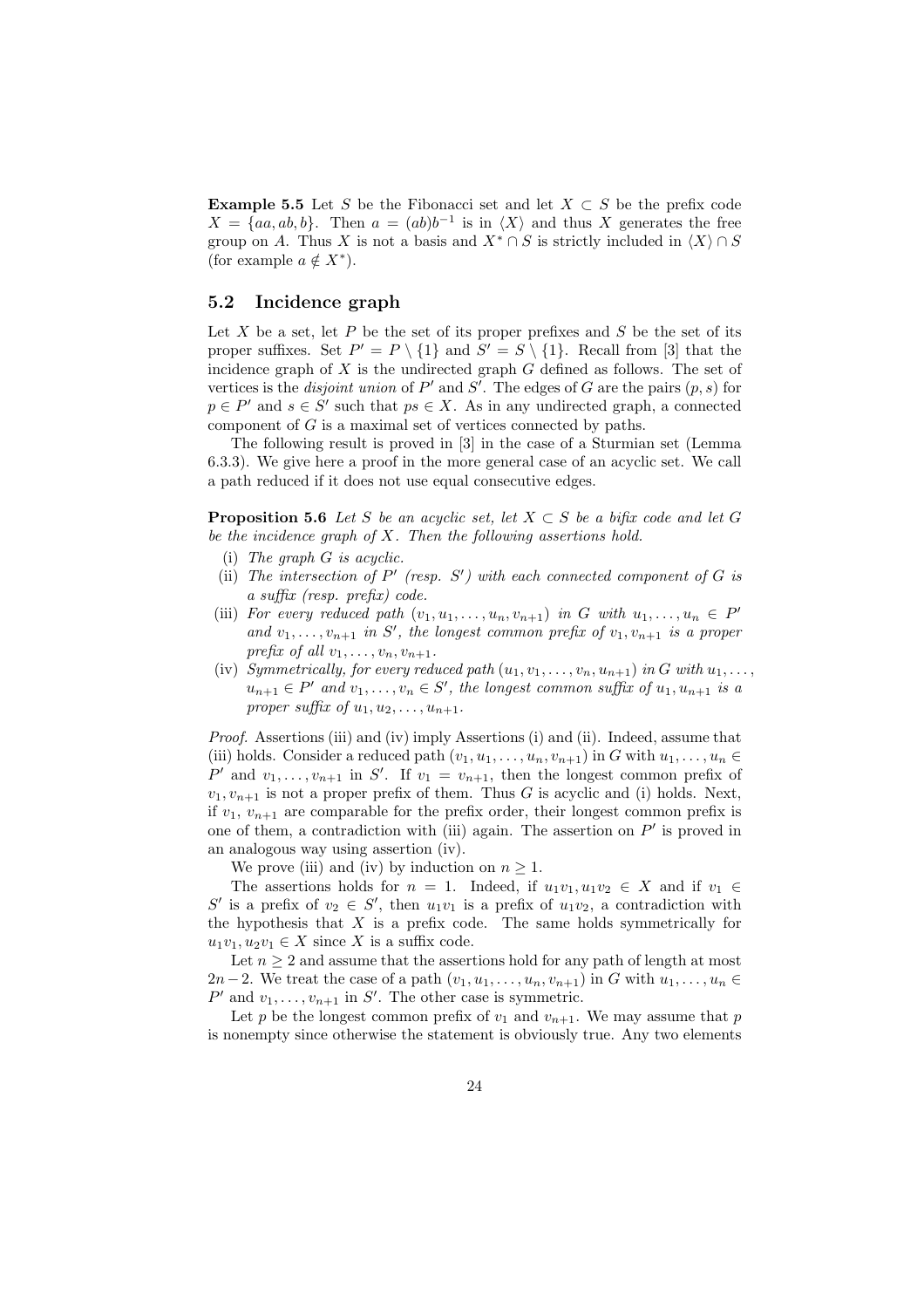of the set  $U = \{u_1, \ldots, u_n\}$  are connected by a path of length at most  $2n - 2$ (using elements of  $\{v_2, \ldots v_n\}$ ). Thus, by induction hypothesis, U is a suffix code. Similarly, any two elements of the set  $V = \{v_1, \ldots, v_n\}$  are connected by a path of length at most  $2n-2$  (using elements of  $\{u_1, \ldots u_{n-1}\}\)$ . Thus V is a prefix code. We cannot have  $v_1 = p$  since otherwise, using the fact that  $u_n p$  is a prefix of  $u_n v_{n+1}$  and thus in S, the generalized extension graph  $E_{U,V}(\varepsilon)$  would have the cycle  $(p, u_1, v_2, \ldots, u_n, p)$ , a contradiction since  $E_{UV}(\varepsilon)$  is acyclic by Proposition 3.7. Similarly, we cannot have  $v_{n+1} = p$ .

Set  $W = p^{-1}V$  and  $V' = (V \backslash pW) \cup p$ . Since V is a prefix code and since p is a proper prefix of  $V$ , the set  $V'$  is a prefix code. Suppose that  $p$  is not a proper prefix of all  $v_2, \ldots, v_n$ . Then there exist i, j with  $1 \leq i < j \leq n+1$  such that p is a proper prefix of  $v_i, v_j$  but not of any  $v_{i+1}, \ldots, v_{j-1}$ . Then  $v_{i+1}, \ldots, v_{j-1} \in V'$ and there is the cycle  $(p, u_i, v_{i+1}, u_{i+1}, \ldots, v_{j-1}, u_{j-1}, p)$  in the graph  $E_{U, V'}(\varepsilon)$ . This is in contradiction with Proposition 3.7 because,  $V'$  being a prefix code,  $E_{U,V'}(\varepsilon)$  is acyclic. Thus p is a proper prefix of all  $v_2,\ldots,v_n$ .

Let  $X$  be a bifix code and let  $P$  be the set of proper prefixes of  $X$ . Consider the equivalence  $\theta_X$  on P which is the transitive closure of the relation formed by the pairs  $p, q \in P$  such that  $ps, qs \in X$  for some  $s \in A^+$ . Such a pair corresponds, when  $p, q \neq 1$ , to a path  $p \rightarrow s \rightarrow q$  in the incidence graph of X. Thus a class of  $\theta_X$  is either reduced to the empty word or it is the intersection of  $P \setminus 1$  with a connected component of the incidence graph of X.

The following property relates the equivalence  $\theta_X$  with the right cosets of  $H = \langle X \rangle$ . It is Proposition 6.3.5 in [3].

**Proposition 5.7** Let X be a bifix code, let P be the set of proper prefixes of X and let H be the subgroup generated by X. For any  $p, q \in P$ ,  $p \equiv q \mod \theta_X$ implies  $Hp = Hq$ .

Let  $\mathcal{A} = (P, 1, 1)$  be the literal automaton of  $X^*$ . We show that the equivalence  $\theta_X$  is compatible with the transitions of the automaton A in the following sense.

The following is proved in [3] (Lemma 6.3.6 and Lemma 6.4.2) in the case of a Sturmian set S.

**Proposition 5.8** Let S be an acyclic set. Let  $X \subset S$  be a bifix code and let P be the set of proper prefixes of X. Let  $p, q \in P$  and  $a \in A$  be such that  $pa, qa \in P \cup X$ . Then in the literal automaton of  $X^*$ , one has  $p \equiv q \mod \theta_X$  if and only if  $p \cdot a \equiv q \cdot a \mod \theta_X$ .

*Proof.* Assume first that  $p \equiv q \mod \theta_X$ . We may assume that p, q are nonempty. Let  $(u_0, v_1, u_1, \ldots, v_n, u_n)$  be a reduced path in the incidence graph G of X with  $p = u_0, u_n = q$ . The corresponding words in X are  $u_0v_1, u_1v_1, u_1v_2, \ldots, u_nv_n$ . We may assume that the words  $u_i$  are pairwise distinct, and that the  $v_i$  are pairwise distinct. Moreover, since  $pa, qa \in P \cup X$  there exist words v, w such that  $pav, qaw \in X$ . Set  $v_0 = av$  and  $v_{n+1} = aw$ .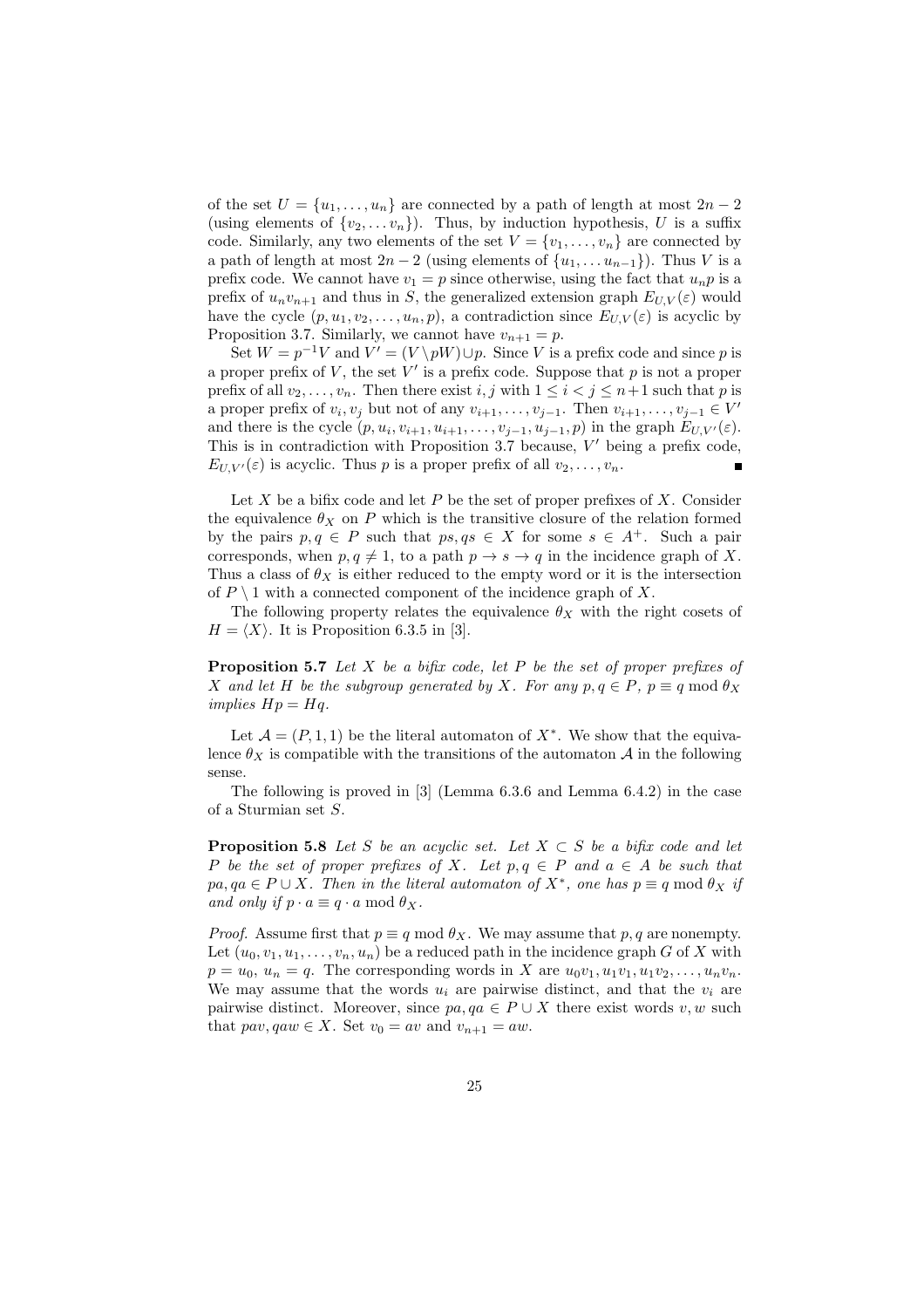By Proposition 5.6, *a* is a proper prefix of  $v_0, v_1, \ldots, v_{n+1}$ . Set  $v_i = av'_i$  for  $0\leq i\leq n+1.$ 

If  $pa, qa \in P$ , then  $(u_0a, v'_1, u_1a, \ldots, v'_n, u_na)$  is a path from pa to qa in G. This shows that  $pa \equiv qa \mod \theta_X$ .

Next, suppose that  $pa \in X$  and thus that  $v_0 = a$ . By Proposition 5.6, we have  $w = \varepsilon$  since otherwise  $v_0 = a$  is a proper prefix of  $v_{n+1}$ . Thus  $qa \in X$  and  $p \cdot a = q \cdot a$ .

Conversely, if  $p \cdot a \equiv q \cdot a \mod \theta_X$ , assume first that  $pa, qa \in P$ . Then  $pa \equiv qa \mod \theta_X$  and thus there is a reduced path  $(u_0, v_1, \ldots, v_n, u_n)$  in G with  $u_0 = pa$  and  $u_n = qa$ . By Proposition 5.6, a is a proper suffix of  $u_1, \ldots, u_n$ . Set  $u_i = u'_i a$ . Thus  $(p, av_1, u'_1, \ldots, q)$  is a path in G, showing that  $p \equiv q \mod \theta_X$ .

Finally, if  $pa, qa \in X$ , then  $(p, a, q)$  is a path in G and thus  $p \equiv q \mod \theta_X$ .

#### 5.3 Coset automaton

Let S be an acyclic set and let  $X \subset S$  be a bifix code. We introduce a new automaton denoted  $\mathcal{B}_X$  and called the *coset automaton* of X. Let R be the set of classes of  $\theta_X$  with the class of 1 still denoted 1. The coset automaton of X is the automaton  $\mathcal{B}_X = (R, 1, 1)$  with set of states R and transitions induced by the transitions of the literal automaton  $\mathcal{A} = (P, 1, 1)$  of  $X^*$ . Formally, for  $r, s \in R$  and  $a \in A$ , one has  $r \cdot a = s$  in the automaton  $\mathcal{B}_X$  if there exist p in the class r and q in the class s such that  $p \cdot a = q$  in the automaton A.

Observe first that the definition is consistent since, by Proposition 5.8, if  $p \cdot a$ and  $p' \cdot a$  are nonempty and  $p, p'$  are in the same class r, then  $p \cdot a$  and  $p' \cdot a$  are in the same class.

Observe next that if there is a path from  $p$  to  $p'$  in the automaton  $\mathcal A$  labeled w, then there is a path from the class r of p to the class r' of p' labeled w in  $\mathcal{B}_X$ .



Figure 5.2: The automaton  $\mathcal{B}_X$ .

Example 5.9 Let S be the Fibonacci set and let

 $X = \{a, baab, babaabab, babaabaabab\}.$ 

The set X is an S-maximal bifix code of S-degree 3 (see [3], Example 6.3.1). The automaton  $\mathcal{B}_X$  has three states. It is a group automaton. State 2 is the class containing  $b$ , and state 3 is the class containing  $ba$ . The bifix code generating the submonoid recognized by this automaton is  $Z = a \cup b(ab^*a)^*b$ .

The following result shows that the coset automaton of  $X$  is the Stallings automaton of the subgroup generated by X.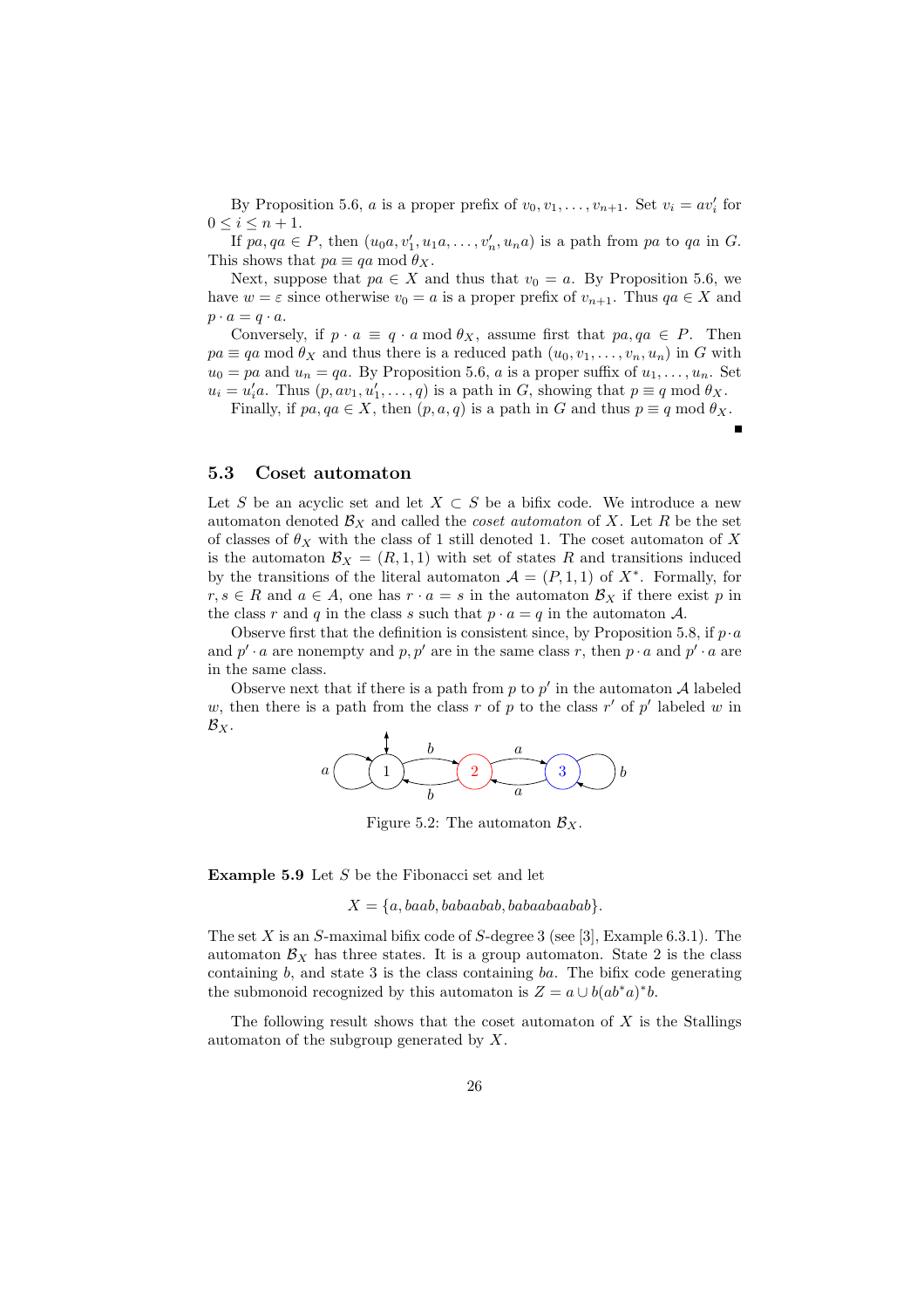**Proposition 5.10** Let S be an acyclic set, and let  $X \subset S$  be a bifix code. The coset automaton  $\mathcal{B}_X$  is reversible and describes the subgroup generated by X. Moreover  $X \subset Z$ , where Z is the bifix code generating the submonoid recognized by  $\mathcal{B}_X$ .

*Proof.* Let  $\mathcal{A} = (P, 1, 1)$  be the literal automaton of  $X^*$  and set  $\mathcal{B}_X = (R, 1, 1)$ . By Proposition 5.8, the automaton  $\mathcal{B}_X$  is reversible.

Let Z be the bifix code generating the submonoid recognized by  $\mathcal{B}_X$ . To show the inclusion  $X \subset Z$ , consider a word  $x \in X$ . There is a path from 1 to 1 labeled x in A, hence also in  $\mathcal{B}_X$ . Since the path in A does not pass by 1 except at its ends and since the class of 1 modulo  $\theta_X$  is reduced to 1, the path in  $\mathcal{B}_X$ does not pass by 1 except at its ends. Thus  $x$  is in  $Z$ .

Let us finally show that the coset automaton describes the group  $H = \langle X \rangle$ . By Proposition 2.7, the subgroup described by  $\mathcal{B}_X$  is equal to  $\langle Z \rangle$ . Set  $K = \langle Z \rangle$ . Since  $X \subset Z$ , we have  $H \subset K$ . To show the converse inclusion, let us show by induction on the length of  $w \in A^*$  that if, for  $p, q \in P$ , there is a path from the class of p to the class of q in  $\mathcal{B}_X$  with label w then  $Hpw = Hq$ . By Proposition 5.7, this holds for  $w = 1$ . Next, assume that it is true for w and consider wa with  $a \in A$ . Assume that there are states  $p, q, r \in P$  such that there is a path from the class of p to the class of q in  $B_X$  with label w, and an edge from the class of q to the class of r in  $\mathcal{B}_X$  with the label a. By induction hypothesis, we have  $Hpw = Hq$ . Next, by definition of  $\mathcal{B}_X$ , there is an  $s \equiv q \mod \theta_X$  such that  $s \cdot a \equiv r \mod \theta_X$ . If  $sa \in P$ , then  $s \cdot a = sa$ , and by Proposition 5.7, we have  $Hs = Hq$  and  $Hsa = Hr$ . Otherwise,  $sa \in X \subset H$  and  $s \cdot a = r = 1$ because the class of 1 is a singleton and thus  $Hqa = Hsa = H = Hr$ . In both cases,  $H$ pwa =  $H$ qa =  $H$ sa =  $H$ r. This property shows that if  $z \in Z$ , then  $Hz = H$ , that is  $z \in H$ . Thus  $Z \subset H$  and finally  $H = K$ .

#### 5.4 Proof of the main results

We can now prove Theorem 5.1. The proof uses Proposition 5.6. We will also use the elementary fact that if X is a bifix code, and  $x, y \in X$  with  $x \neq y$ , then x cannot cancel completely with  $y^{-1}$ , which means that  $\rho(xy^{-1})$  cannot be a prefix of x or a suffix of  $y^{-1}$ . Indeed, if  $xy^{-1}$  is equivalent to a prefix of x, then y is a suffix of x and if  $xy^{-1}$  is equivalent to a suffix of  $y^{-1}$  then x is a suffix of y. A symmetric argument holds for  $x^{-1}$  and y.

Proof of Theorem 5.1. To prove the necessity of the condition, assume that for some  $w \in S$  the graph  $E(w)$  contains a cycle  $(a_1, b_1, \ldots, a_p, b_p, a_1)$  with  $p \geq 2$ ,  $a_i \in L(w)$  and  $b_i \in R(w)$  for  $1 \leq i \leq p$ . Consider the bifix code  $X = AwA \cap S$ . Then  $a_1wb_1, a_2wb_1, \ldots, a_pwb_p, a_1wb_p \in X$ . But

$$
a_1 w b_1 (a_2 w b_1)^{-1} a_2 w b_2 \cdots a_p w b_p (a_1 w b_p)^{-1} \equiv 1,
$$

contradicting the fact that  $X$  is free.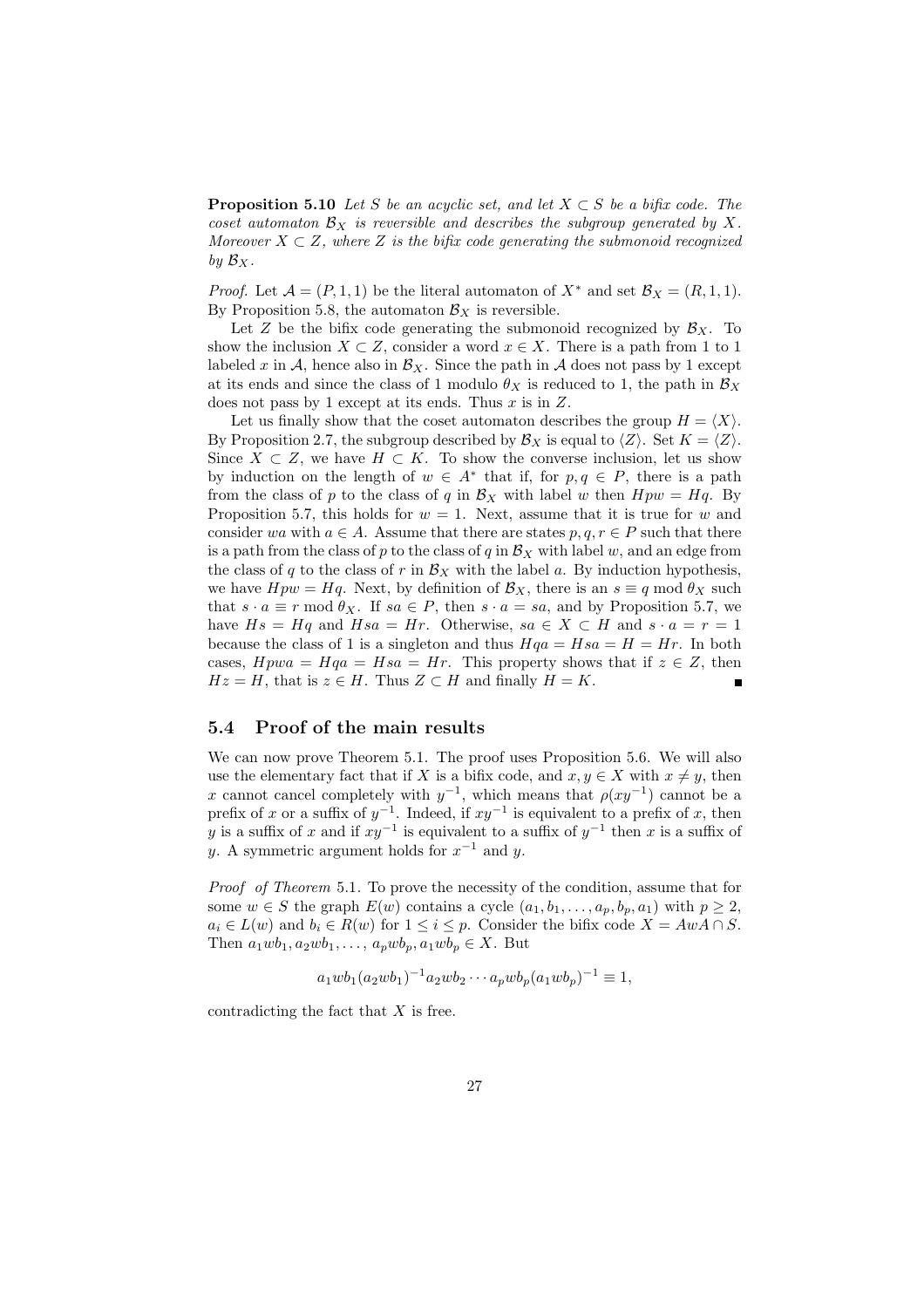Let us now show the converse. Assume that S is acyclic and let  $X \subset S$  be a bifix code. Set  $Y = X \cup X^{-1}$ . Let  $y_1, \ldots, y_n \in Y$ . We intend to show that provided  $y_i y_{i+1} \neq 1$  for  $1 \leq i < n$ , we have  $y_1 \cdots y_n \neq 1$ . We may assume  $n \geq 3$ .

We say that a sequence  $(u_i, v_i, w_i)_{1 \leq i \leq n}$  of elements of the free group on A is admissible with respect to  $y_1, \ldots, y_n$  if the following conditions are satisfied (see Figure 5.3).

- (i)  $y_i = u_i v_i w_i$  for  $1 \leq i \leq n$ ,
- (ii)  $u_1 = w_n = 1$  and  $v_1, v_n \neq 1$ ,
- (iii)  $w_i u_{i+1} \equiv 1$  for  $1 \leq i \leq n-1$ .
- (iv) For  $1 \leq i < j \leq n$ , if  $v_i, v_j \neq 1$  and  $v_k = 1$  for  $i + 1 \leq k \leq j 1$ , then  $v_i v_j$ is reduced.

Note that if the sequence  $(u_i, v_i, w_i)_{1 \leq i \leq n}$  is admissible with respect to  $y_1, \ldots, y_n$ , then  $y_1 \cdots y_n$  is equivalent to the word  $v_1 \cdots v_n$  which is a reduced nonempty word. Thus, in particular  $y_1 \cdots y_n \not\equiv 1$ .



Let us show by induction on n that for any  $y_1, \ldots, y_n$  such that  $y_i y_{i+1} \neq 1$ for  $1 \leq i \leq n-1$ , there exists an admissible sequence with respect to  $y_1 \ldots, y_n$ . The property is true for  $n = 1$ . Indeed, we take  $u_1 = w_1 = 1$ .

Assume that the property is true for  $n$ . Among the possible admissible

sequences with respect to the  $y_1, \ldots, y_n$ , we choose one such that  $|v_n|$  is maximal. Set  $v_n = v'_n w'_n$  and  $y_{n+1} = u_{n+1} v_{n+1}$  with  $|w'_n| = |u_{n+1}|$  maximal such that  $w'_n u_{n+1} \equiv 1$ . Note that  $v_{n+1} \neq 1$  since otherwise  $y_{n+1}$  would cancel completely with  $y_n$ .

If  $v'_n \neq 1$ , the sequence

$$
(1, v_1, w_1), \ldots, (u_{n-1}, v_{n-1}, w_{n-1}), (u_n, v'_n, w'_n), (u_{n+1}, v_{n+1}, 1)
$$

is admissible with respect to  $y_1, \ldots, y_{n+1}$ .

Otherwise, let i with  $1 \leq i < n$  be the largest integer such that  $v_i \neq 1$ . Observe that  $w_i, w_{i+1}, \ldots, w_{n-1}, w'_n$  are nonempty. Indeed, if  $w_j = 1$  with  $i \leq j \leq n-1$ , then  $u_{j+1} = 1$  and thus  $y_{j+1}$  cancels completely with  $y_{j+2}$ . Next, if  $v_n = w'_n = 1$ , then  $y_n$  cancels completely with  $y_{n-1}$ .

Assume that  $y_i \in X$  (the other case is symmetric).

If  $y_{n+1} \in X$  (and thus  $n-i$  is odd), then  $v_i v_{n+1}$  is reduced because they are both in  $A^*$  and  $v_{n+1} \neq 1$  as we have already seen. Thus the sequence

$$
(1, v_1, w_1), \ldots, (u_{n-1}, v_{n-1}, w_{n-1}), (u_n, 1, w'_n), (u_{n+1}, v_{n+1}, 1)
$$

is admissible with respect to  $y_1, \ldots, y_{n+1}$ .

Otherwise, let s be the longest common suffix of  $u_i v_i$  and  $v_{n+1}^{-1}$ .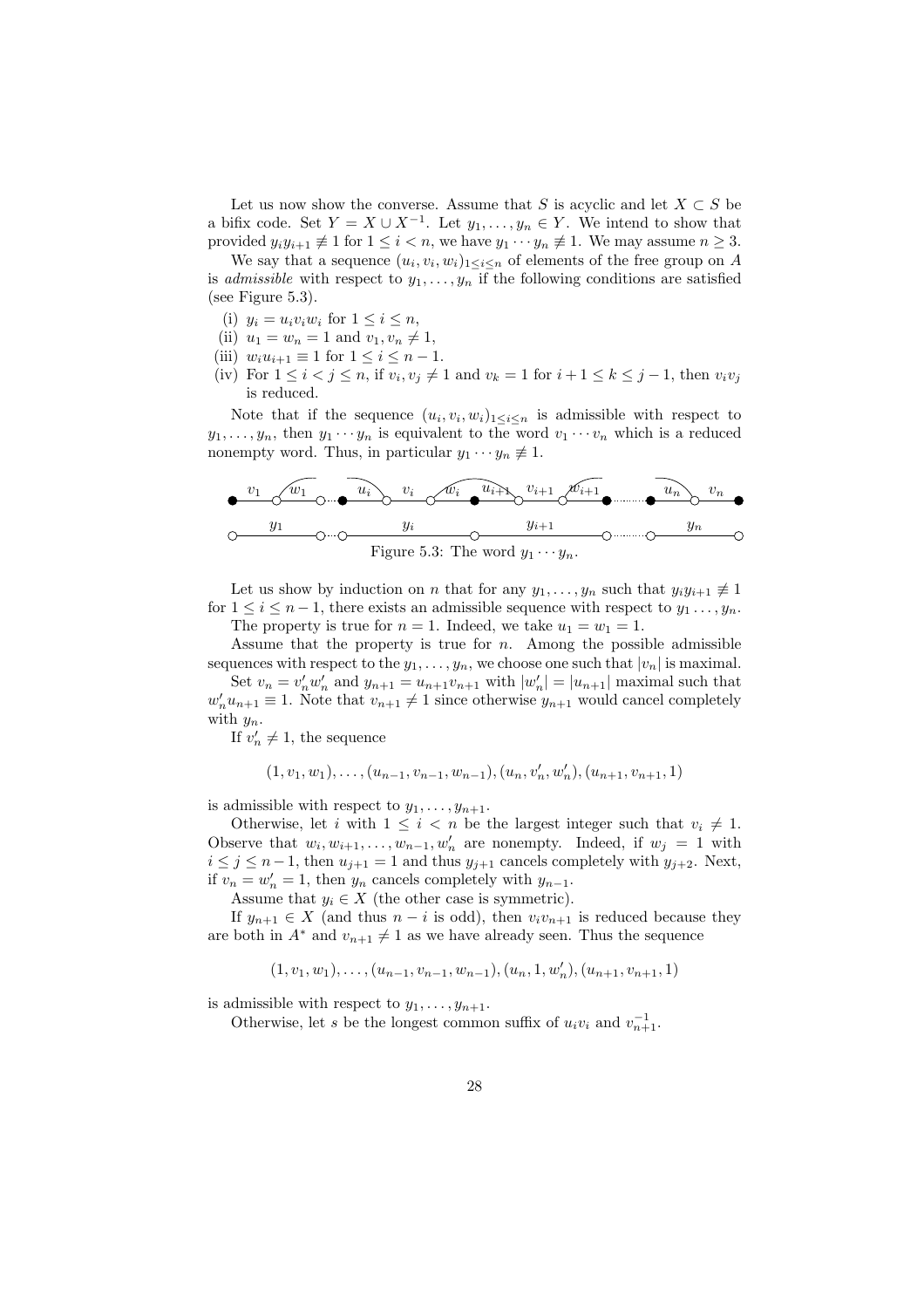

Figure 5.4: The graph  $G(X)$ .

There is a path in the incidence graph  $G(X)$  from  $u_i v_i$  to  $v_{n+1}^{-1}$  (see Figure 5.4). By Proposition 5.6, s is a proper suffix of  $u_i v_i, w_{i+1}^{-1}, \ldots, w_{n-1}^{-1}, v_{n+1}^{-1}$ . This implies that  $s^{-1}$  is a proper prefix of  $w_{i+1}, \ldots, w_{n-1}, v_{n+1}$ .

It is not possible that  $v_i$  is a suffix of s. Indeed, this would imply that  $v_i^{-1}$  is a proper prefix of  $w_{i+1}, \ldots, w_{n-1}, v_{n+1}$ . But then we could change the  $n-i+1$  last terms of the sequence  $(u_j, v_j, w_j)_{1 \leq j \leq n}$  into  $(u_i, 1, v_i w_i)$ ,  $(u_{i+1}v_i^{-1}, 1, \rho(v_iw_{i+1})), \ldots, \; (\rho(u_nv_i^{-1}), v_iv_n, 1)$  resulting in an admissible sequence with a longer  $v_n$ .

Thus s is a proper suffix of  $v_i$ . Since s is a proper suffix of  $v_i$  and  $v_{n+1}^{-1}$ , there are nonempty words  $p, q \in A^*$  such that  $v_i = ps$  and  $v_{n+1}^{-1} = qs$ . Moreover, the word  $pq^{-1}$  is reduced since s is the longest common suffix of  $v_i$  and  $v_{n+1}^{-1}$ . Thus we can change the last  $n-i+2$  terms of the sequence formed by  $(u_j, v_j, w_j)_{1 \leq j \leq n-1}$  followed by  $(u_n, 1, v_n)$ ,  $(u_{n+1}, v_{n+1}, 1)$  into

$$
(u_i, p, sw_i), (u_{i+1}s^{-1}, 1, \rho(sw_{i+1})), \ldots, (\rho(u_ns^{-1}), 1, sv_n), (u_{n+1}s^{-1}, q^{-1}, 1)
$$

(see Figure 5.5). Since the word  $pq^{-1}$  is reduced, the new sequence is admissible.



This shows that  $y_1 \cdots y_n \neq 1$  for any sequence  $y_1, \ldots, y_n \in X \cup X^{-1}$  such that  $y_i y_{i+1} \neq 1$  for  $1 \leq i < n$ . Thus X is free.

We now give a proof of Theorem 5.2. It uses Proposition 5.10.

*Proof of Theorem* 5.2. Let S be an acyclic set and let  $X \subset S$  be a bifix code. We have to prove that  $X^* \cap S = \langle X \rangle \cap S$ . Since  $X^* \cap S \subset \langle X \rangle \cap S$ , we only need to prove the reverse inclusion.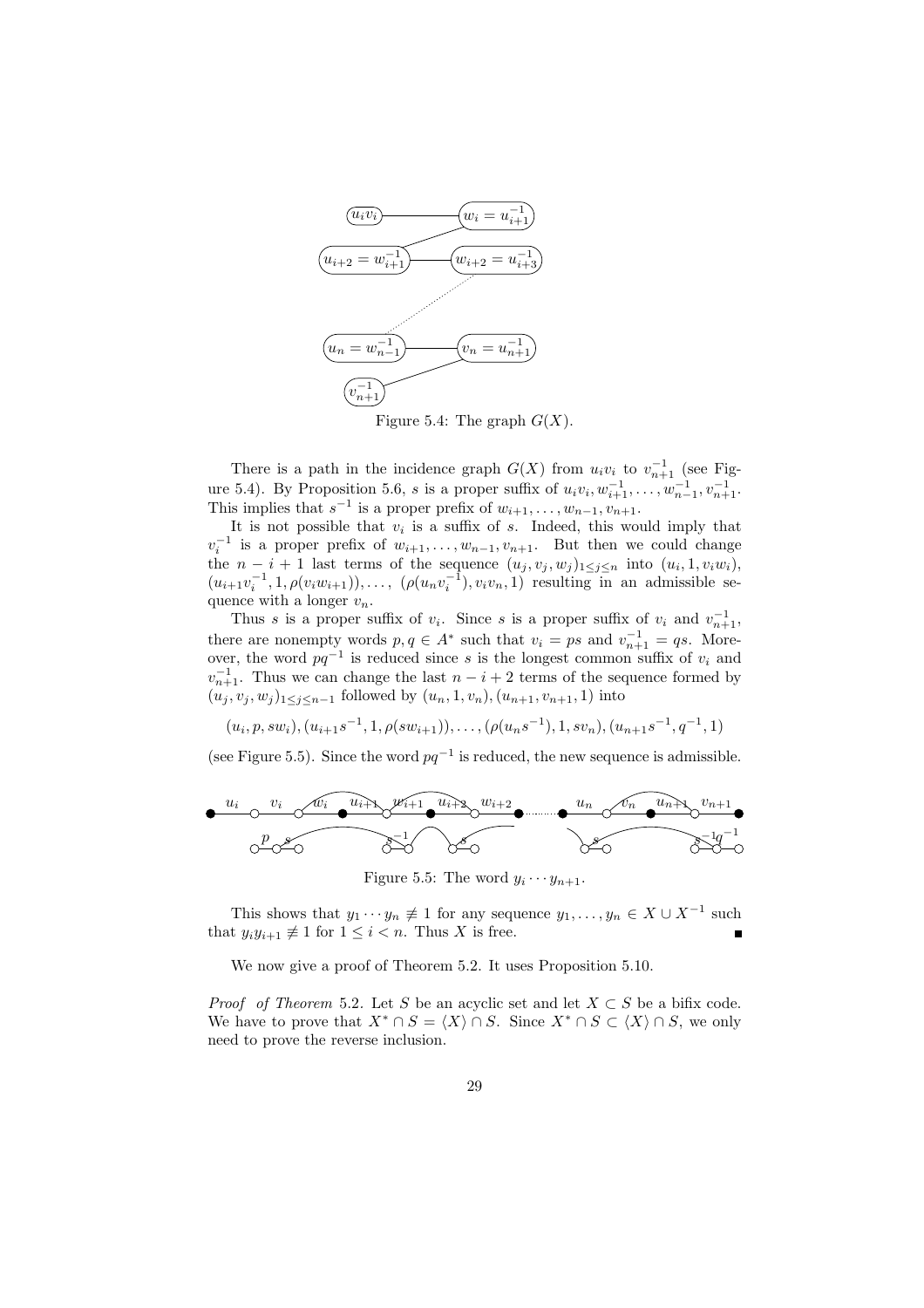Consider the bifix code Z generating the submonoid recognized by the coset automaton  $\mathcal{B}_X$  associated to X. Set  $Y = Z \cap S$ . By Theorem 5.1, Y is a basis of  $\langle Y \rangle$ .

By Proposition 5.10, we have  $X \subset Z$  and thus  $X \subset Y$ .

Since any reversible automaton is minimal and since the automaton  $\mathcal{B}_X$  is reversible by Proposition 5.10, it is equal to the minimal automaton of  $Z^*$ . Let K be the subgroup generated by Z. By Proposition 2.5, we have  $K \cap A^* = Z^*$ .

This shows that

$$
\langle X \rangle \cap S \subset K \cap S = K \cap A^* \cap S = Z^* \cap S = Y^* \cap S \subset Y^*.
$$

The first inclusion holds because  $X \subset Z$  implies  $\langle X \rangle \subset K$ . The last equality follows from the fact that if  $z_1 \cdots z_n \in S$  with  $z_1, \ldots, z_n \in Z$ , then each  $z_i$  is in S (because S is factorial) and hence in  $Z \cap S = Y$ . Thus  $\langle X \rangle \cap S \subset Y^*$ . Consider  $x \in \langle X \rangle \cap S$ . Then  $x \equiv x_1 \cdots x_n$  with  $x_i \in X \cup X^{-1}$ . But since  $\langle X \rangle \cap S \subset Y^*$ , we have also  $x = y_1 \cdots y_m$  with  $y_i \in Y$ . Since  $X \subset Y$  and since Y is free, this forces  $n = m$  and  $x_i = y_i$ . Thus all  $x_i$  are in X and x is in  $X^*$ . This shows that  $\langle X \rangle \cap S \subset X^*$  which was to be proved.

The proof of Theorem 5.1 proves not only that bifix codes in acyclic sets are free, but also that, in a sense made more precise below, the associated reductions are of low complexity.

We first define the *heigth* of w on  $A \cup A^{-1}$  equivalent to 1 as the least integer h such that w is a concatenation of words of the form  $w = uvu^{-1}$  where u is a word on  $A \cup A^{-1}$  and v is a word of heigth  $h-1$  equivalent to 1. The empty word is the only word equivalent to 1 of heigth 0.

We then define the height of an arbitrary word w on  $A \cup A^{-1}$  as the least integer h such that  $w = z_0v_1z_1 \cdots v_nz_n$  with  $z_0, \ldots, z_n$  equivalent to 1 of height at most h and  $v_1 \cdots v_n$  reduced.

In this way, any word on  $A \cup A^{-1}$  has finite height. For example, the word  $aa^{-1}cbb^{-1}$  has heigth 1 and  $aaa^{-1}bb^{-1}a^{-1}$  has height 2. The words of height 0 are the reduced words.

**Proposition 5.11** Let S be an acyclic set and let  $X \subset S$  be a bifix code. Any word  $y = y_1 \cdots y_n$  with  $y_i \in X \cup X^{-1}$  for  $1 \leq i \leq n$  such that  $y_i y_{i+1} \neq 1$  for  $1 \leq i \leq n-1$  has height at most 1.

*Proof.* The proof of Theorem 5.1 shows that  $y = z_0v_1z_1 \cdots z_{n-1}v_nz_n$  where

(i)  $z_0, \ldots, z_n$  have height at most 1,

(ii)  $v_1 \cdots v_n$  is reduced.

Thus y has height at most 1.

É

**Example 5.12** Let X be as in Example 5.4. The word  $bc(ac)^{-1}ab$ , which reduces to bb, has height 1.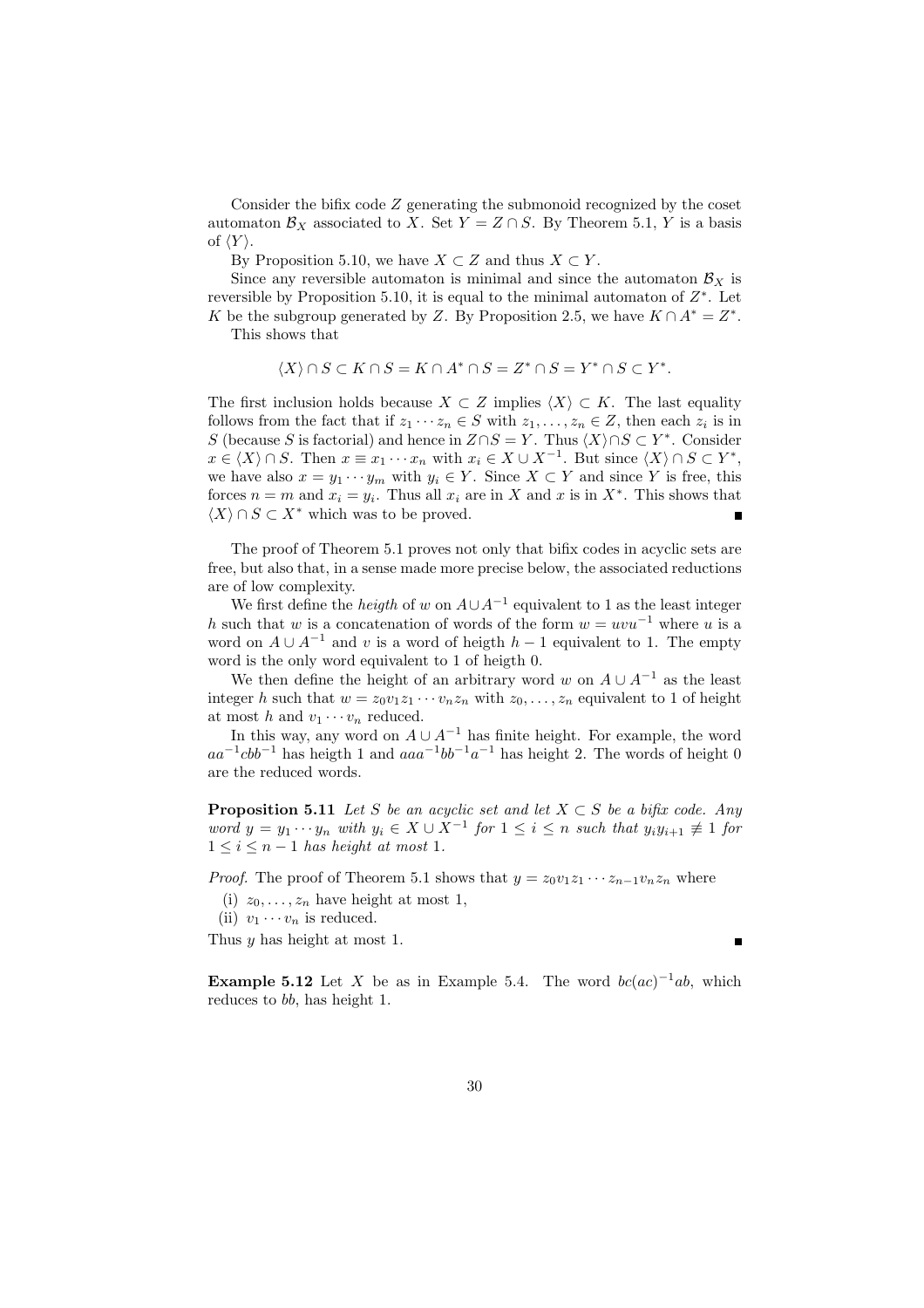## References

- [1] L'ubomíra Balková, Edita Pelantová, and Wolfgang Steiner. Sequences with constant number of return words. *Monatsh. Math.*, 155(3-4):251–263, 2008.
- [2] Laurent Bartholdi and Pedro Silva. Rational subsets of groups. In Handbook of Automata. European science Foundation, 2011.
- [3] Jean Berstel, Clelia De Felice, Dominique Perrin, Christophe Reutenauer, and Giuseppina Rindone. Bifix codes and Sturmian words. J. Algebra, 369:146–202, 2012.
- [4] Jean Berstel, Dominique Perrin, and Christophe Reutenauer. Codes and Automata. Cambridge University Press, 2009.
- [5] Valérie Berthé, Clelia De Felice, Francesco Dolce, Julien Leroy, Dominique Perrin, Christophe Reutenauer, and Giuseppina Rindone. The finite index basis property. 2013. to appear in Journal of Pure and Applied Algebra.
- [6] Valérie Berthé, Clelia De Felice, Francesco Dolce, Julien Leroy, Dominique Perrin, Christophe Reutenauer, and Giuseppina Rindone. Maximal bifix decoding. 2013. to appear in Discrete Mathematics.
- [7] Valérie Berthé, Clelia De Felice, Francesco Dolce, Julien Leroy, Dominique Perrin, Christophe Reutenauer, and Giuseppina Rindone. Bifix codes and interval exchanges. 2014. to appear in Journal of Pure and Applied Algebra.
- [8] Valérie Berthé, Clelia De Felice, Francesco Dolce, Dominique Perrin, Christophe Reutenauer, and Giuseppina Rindone. Two-sided Rauzy induction. 2013. http://arxiv.org/abs/1305.0120.
- [9] Valérie Berthé, Francesco Dolce, Julien Leroy, Dominique Perrin, Christophe Reutenauer, and Giuseppina Rindone. Natural coding of linear involutions. 2013. http://arxiv.org/abs/1405.3529.
- [10] Valérie Berthé and Michel Rigo, editors. Combinatorics, automata and number theory, volume 135 of Encyclopedia of Mathematics and its Applications. Cambridge University Press, Cambridge, 2010.
- [11] Michael Boshernitzan. A unique ergodicity of minimal symbolic flows with linear block growth. J. Analyse Math., 44:77–96, 1984/85.
- [12] Julien Cassaigne. Complexité et facteurs spéciaux. Bull. Belg. Math. Soc. Simon Stevin, 4(1):67–88, 1997. Journées Montoises (Mons, 1994).
- [13] Julien Cassaigne. 2013. Personal communication.
- [14] N. Pytheas Fogg. Substitutions in dynamics, arithmetics and combinatorics, volume 1794 of Lecture Notes in Mathematics. Springer-Verlag, Berlin, 2002. Edited by V. Berthé, S. Ferenczi, C. Mauduit and A. Siegel.
- [15] Jacques Justin and Laurent Vuillon. Return words in Sturmian and episturmian words. Theor. Inform. Appl., 34(5):343–356, 2000.
- [16] Ilya Kapovich and Alexei Myasnikov. Stallings foldings and subgroups of free groups. J. Algebra, 248(2):608–668, 2002.
- [17] Michael Keane. Non-ergodic interval exchange transformations. Israel J. Math., 26(2):188–196, 1977.
- [18] M. Lothaire. Algebraic Combinatorics on Words. Cambridge University Press, 2002.